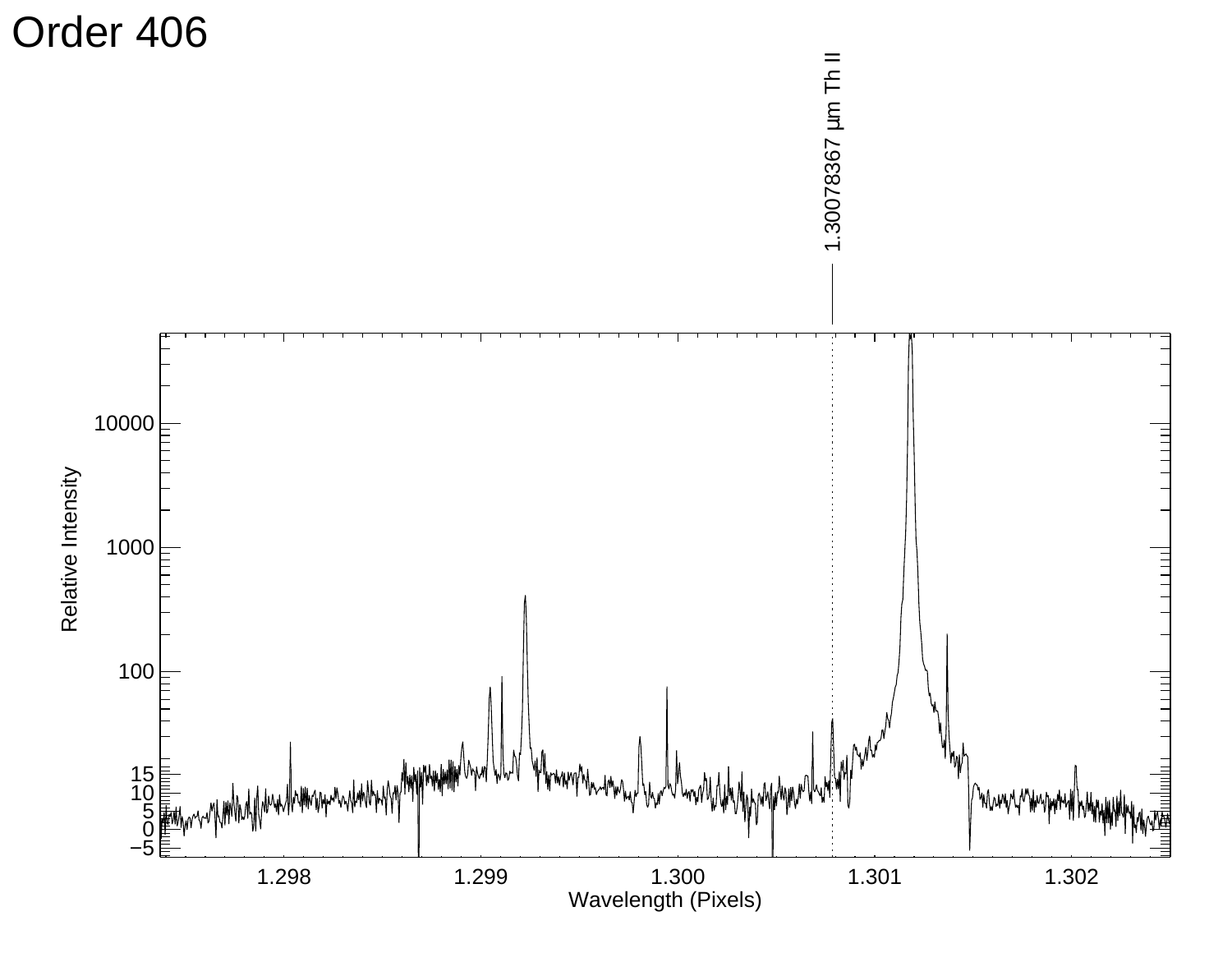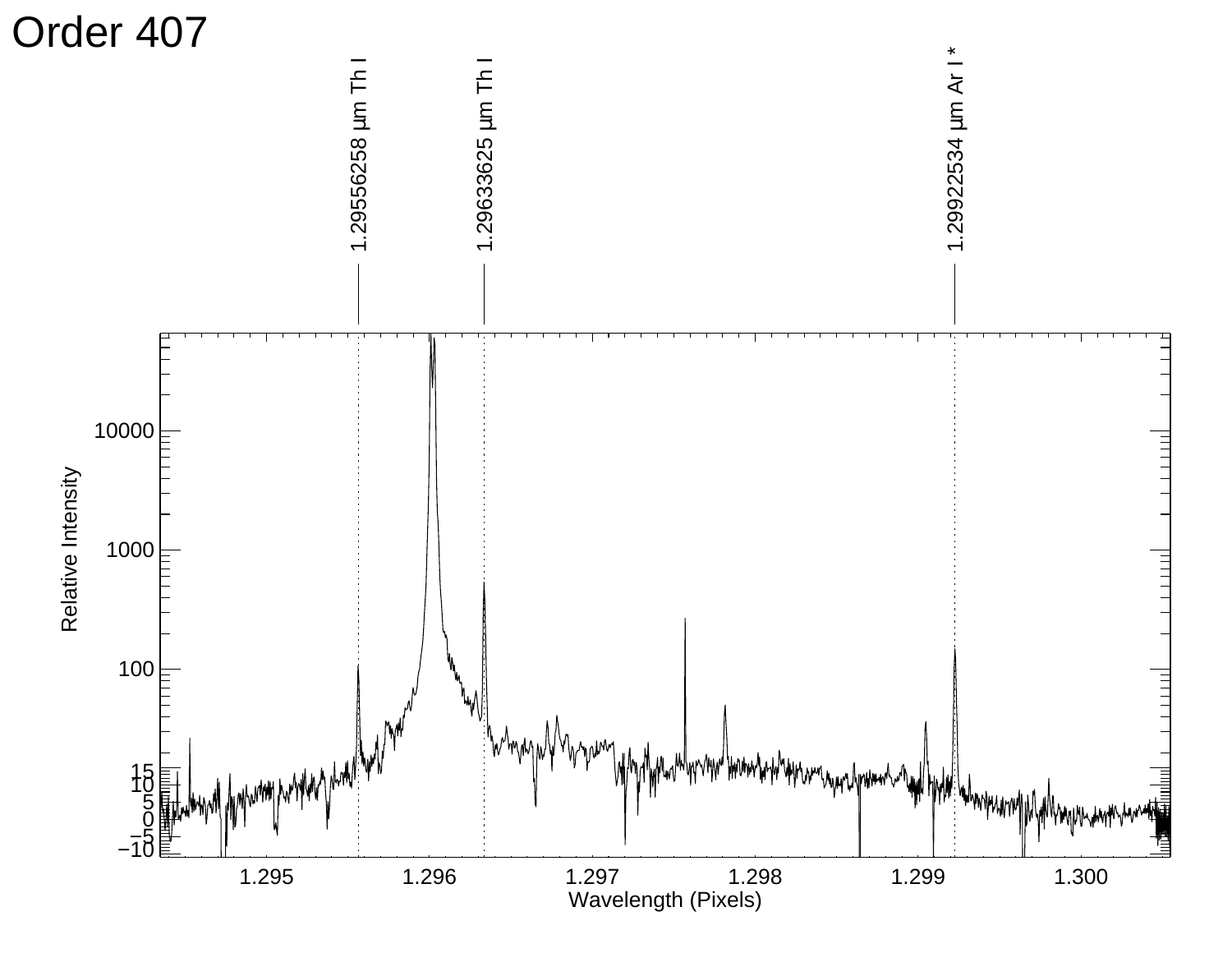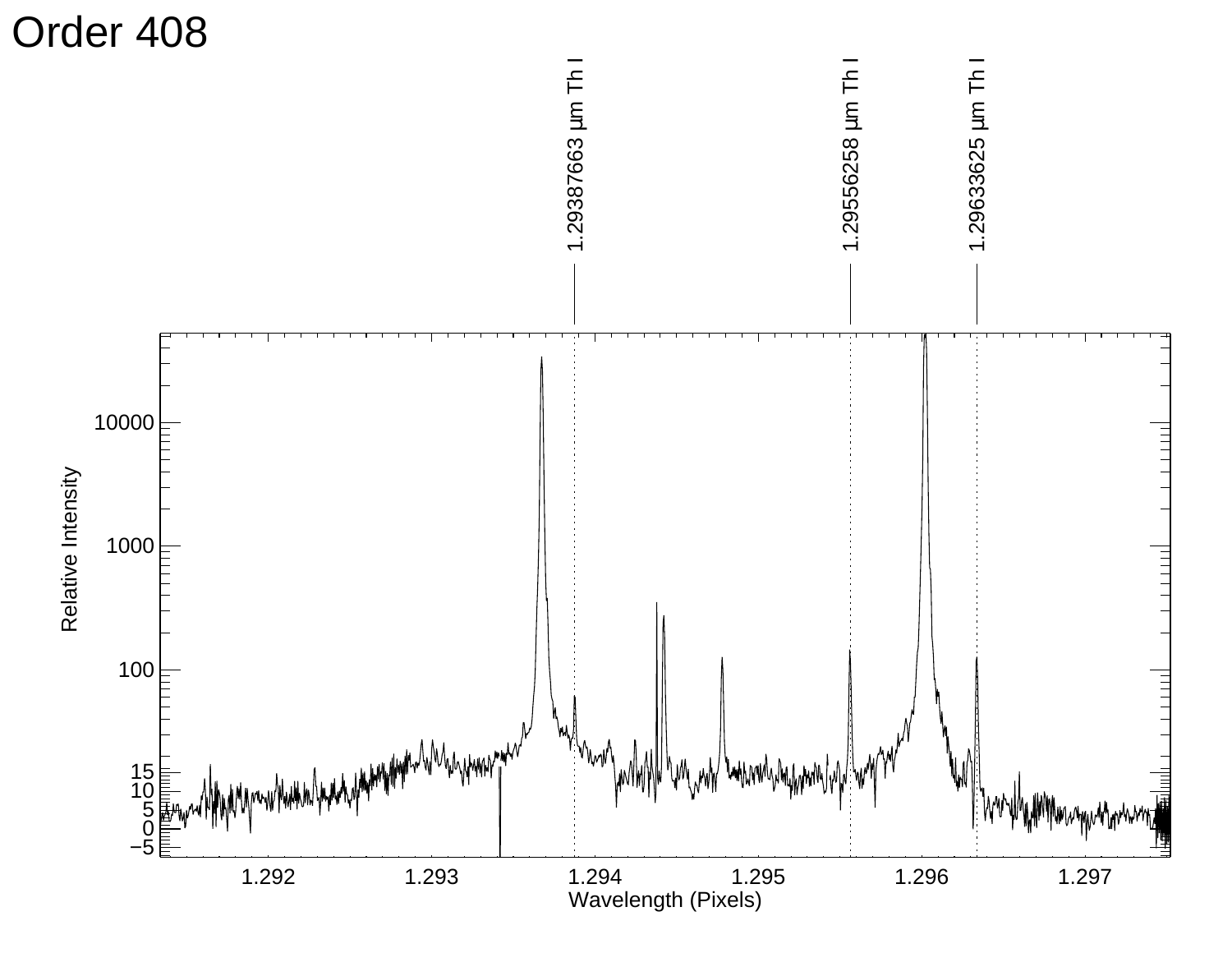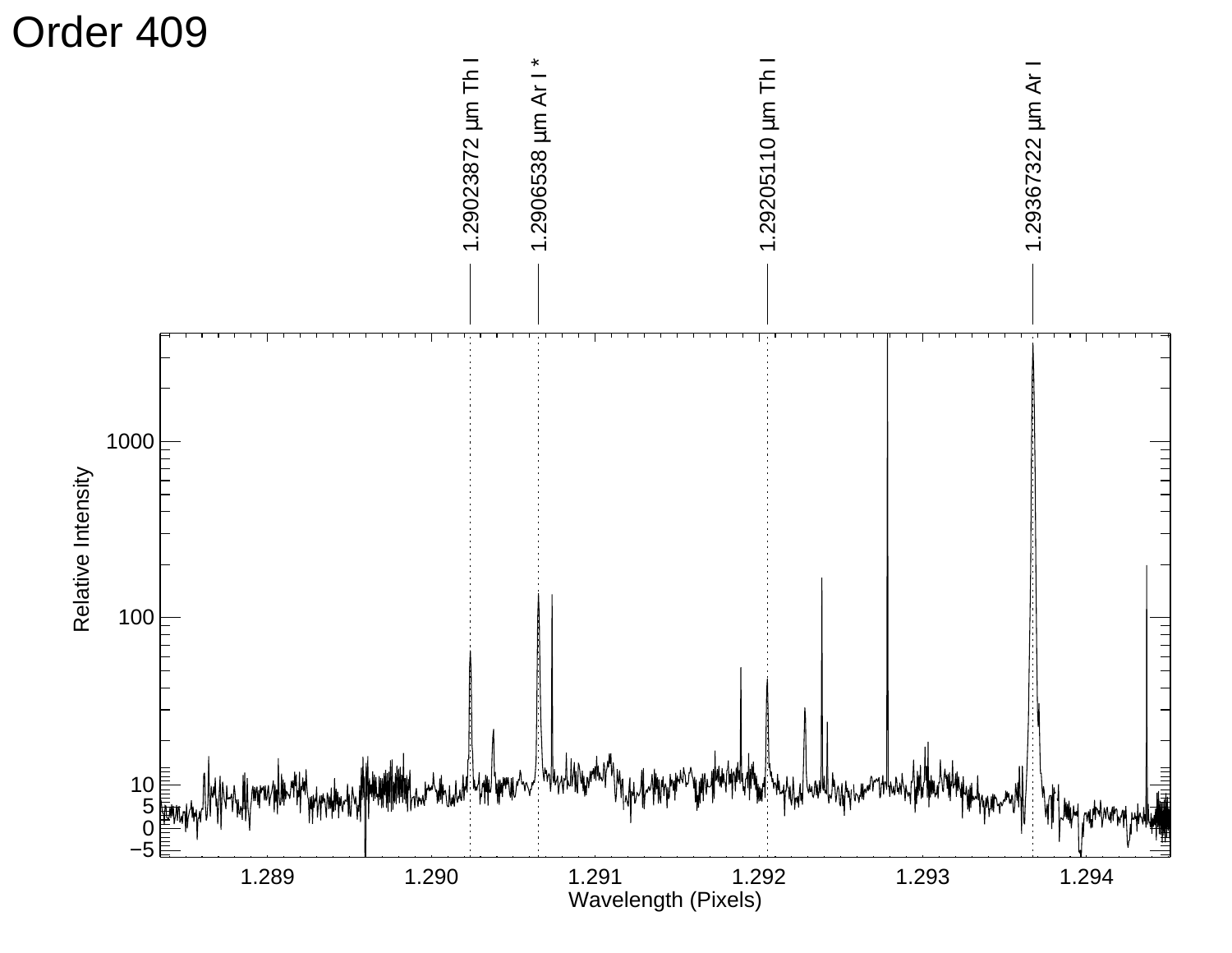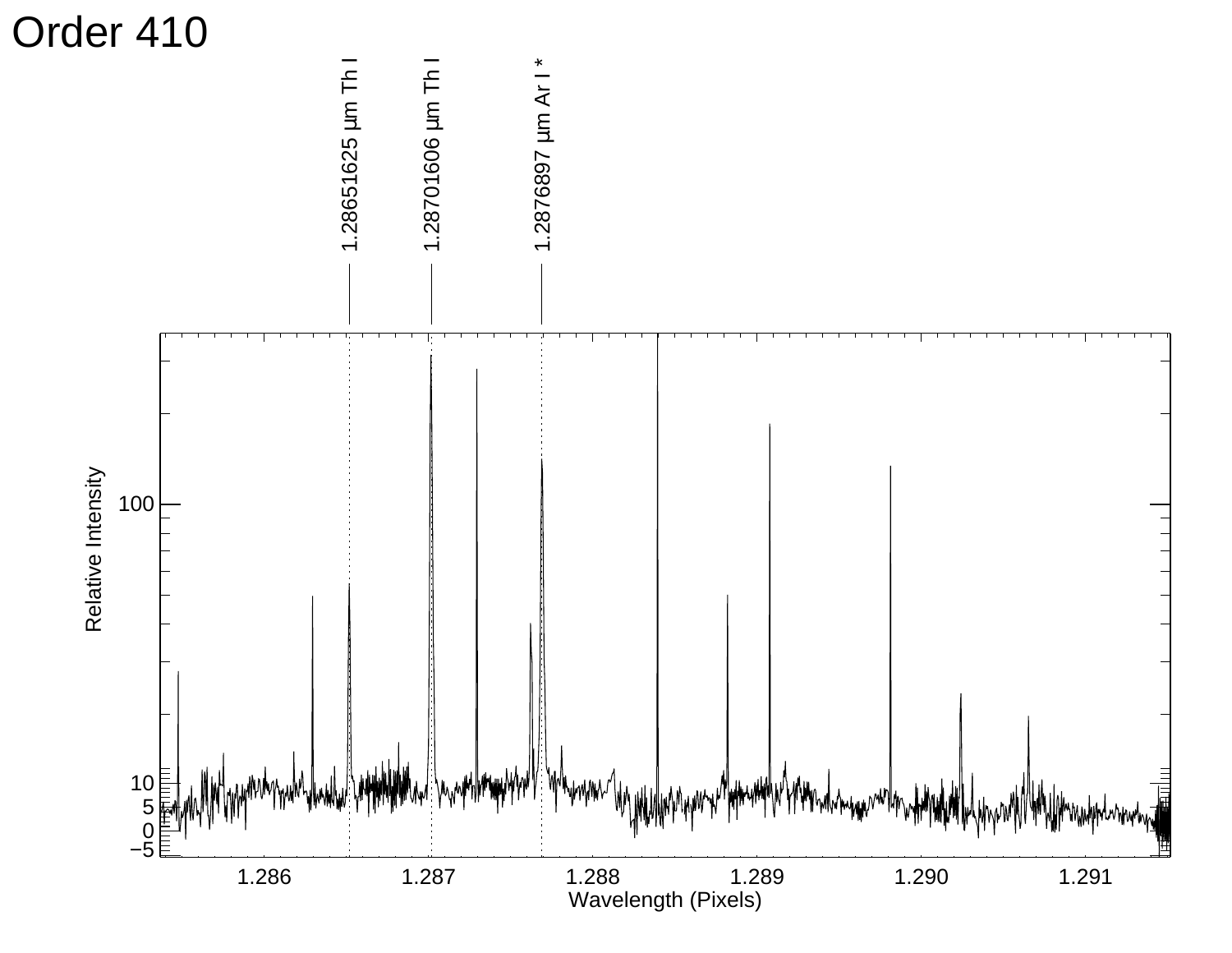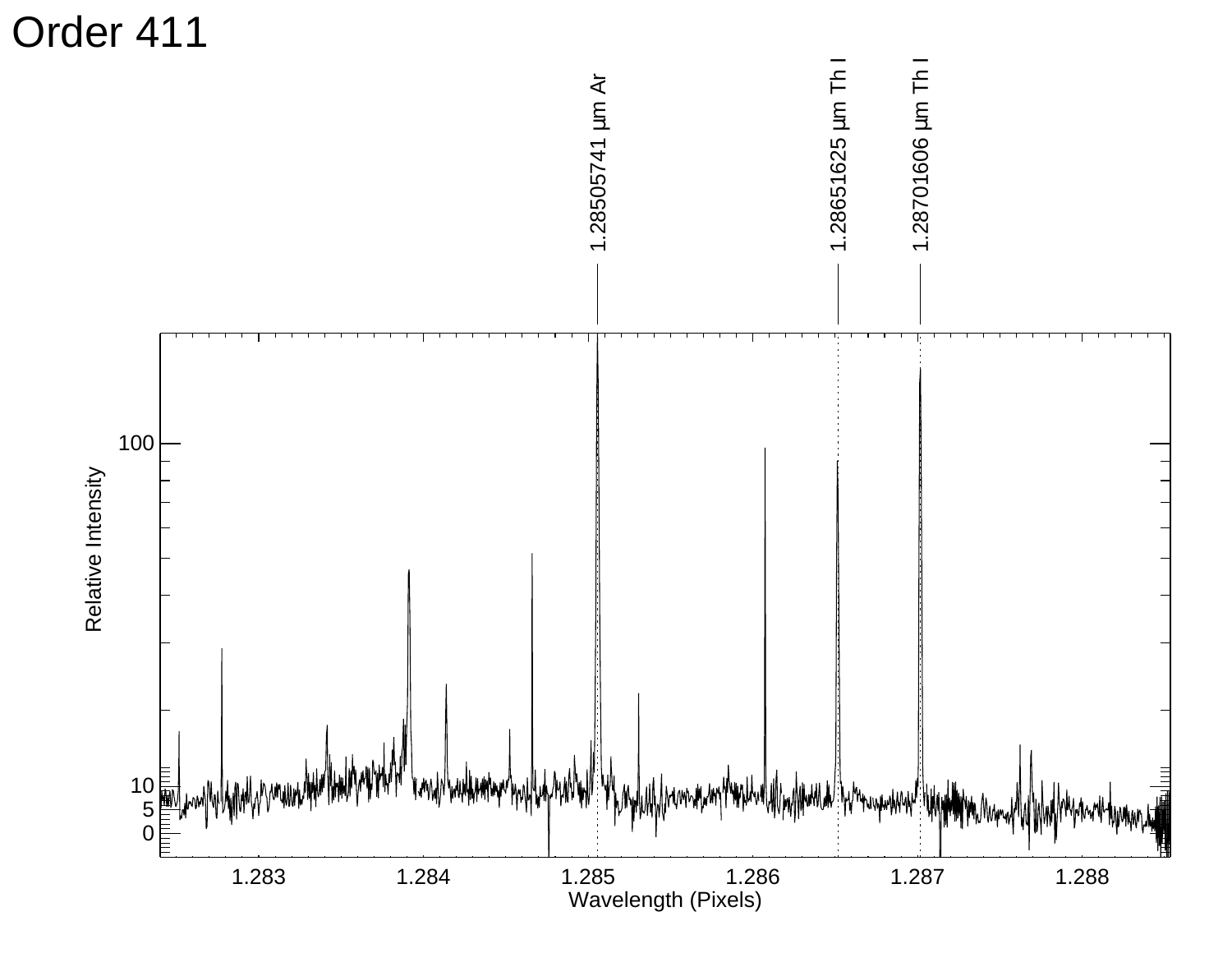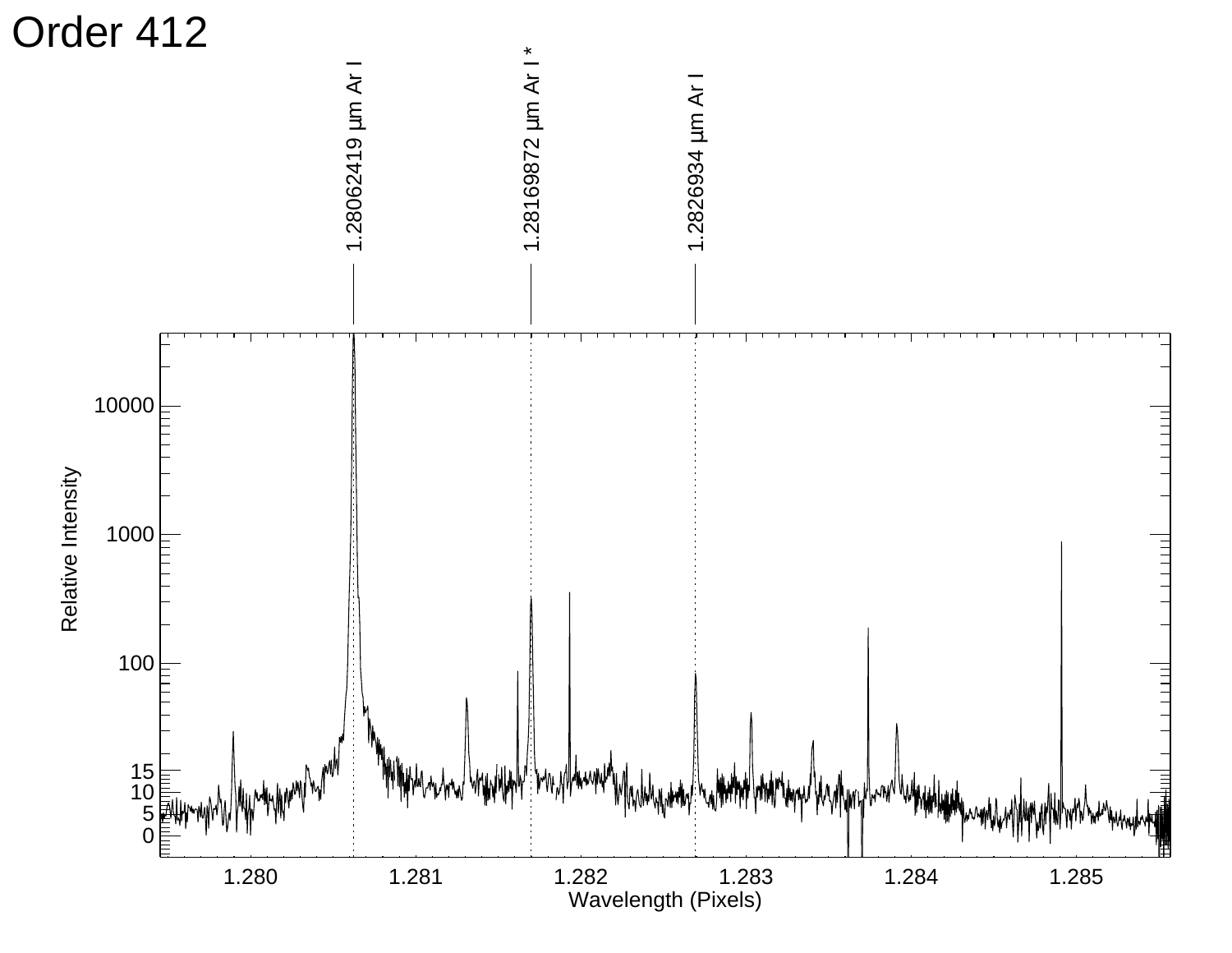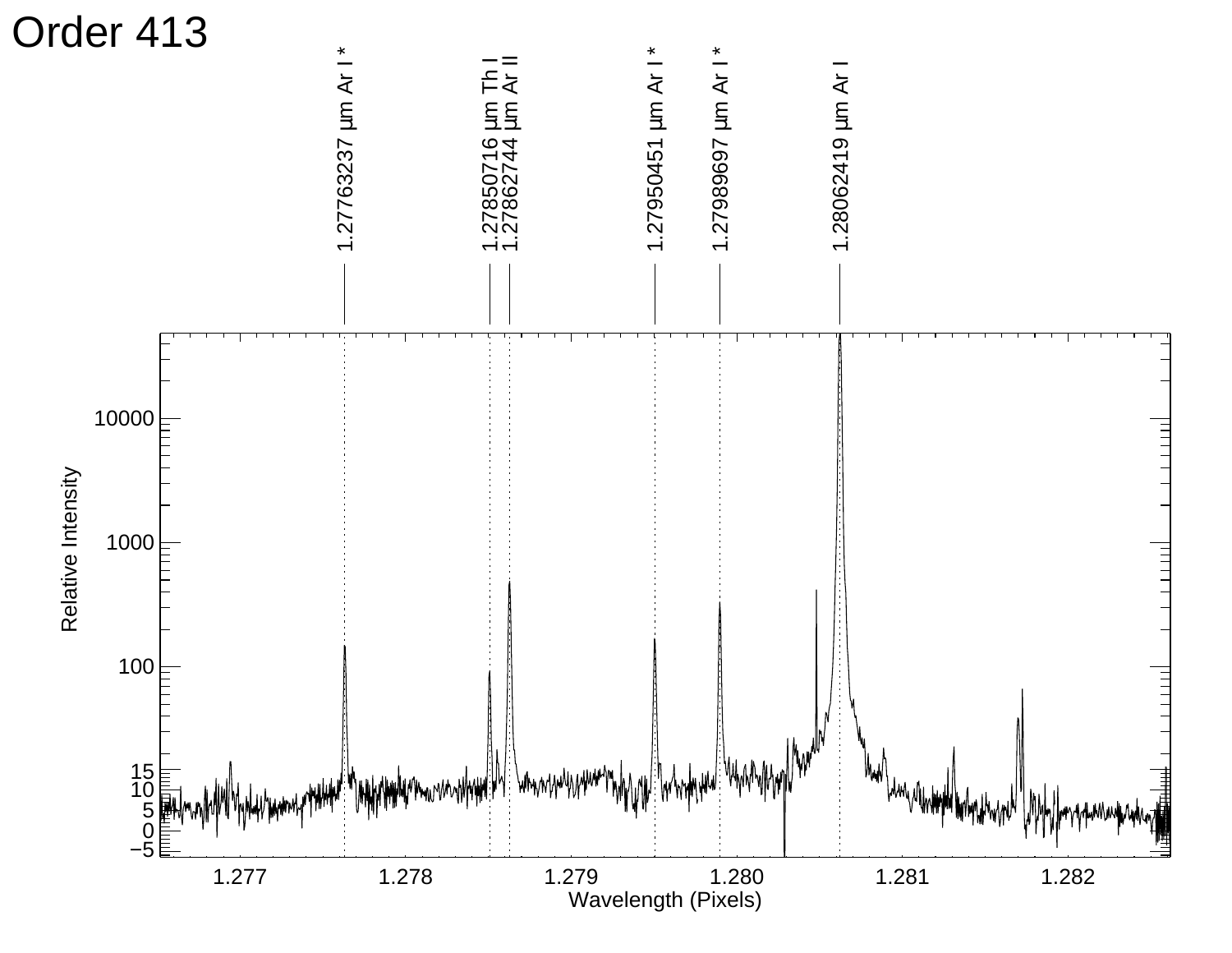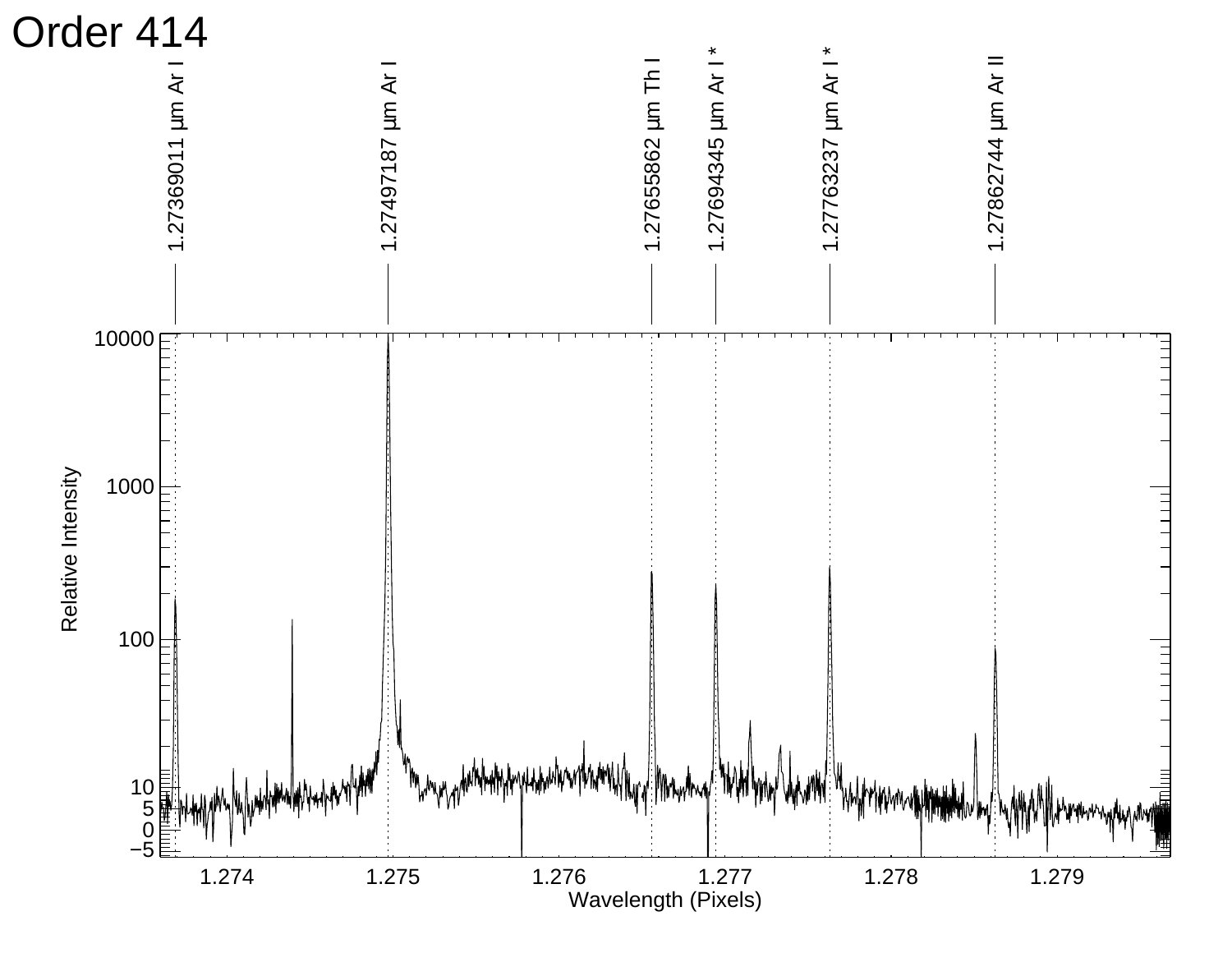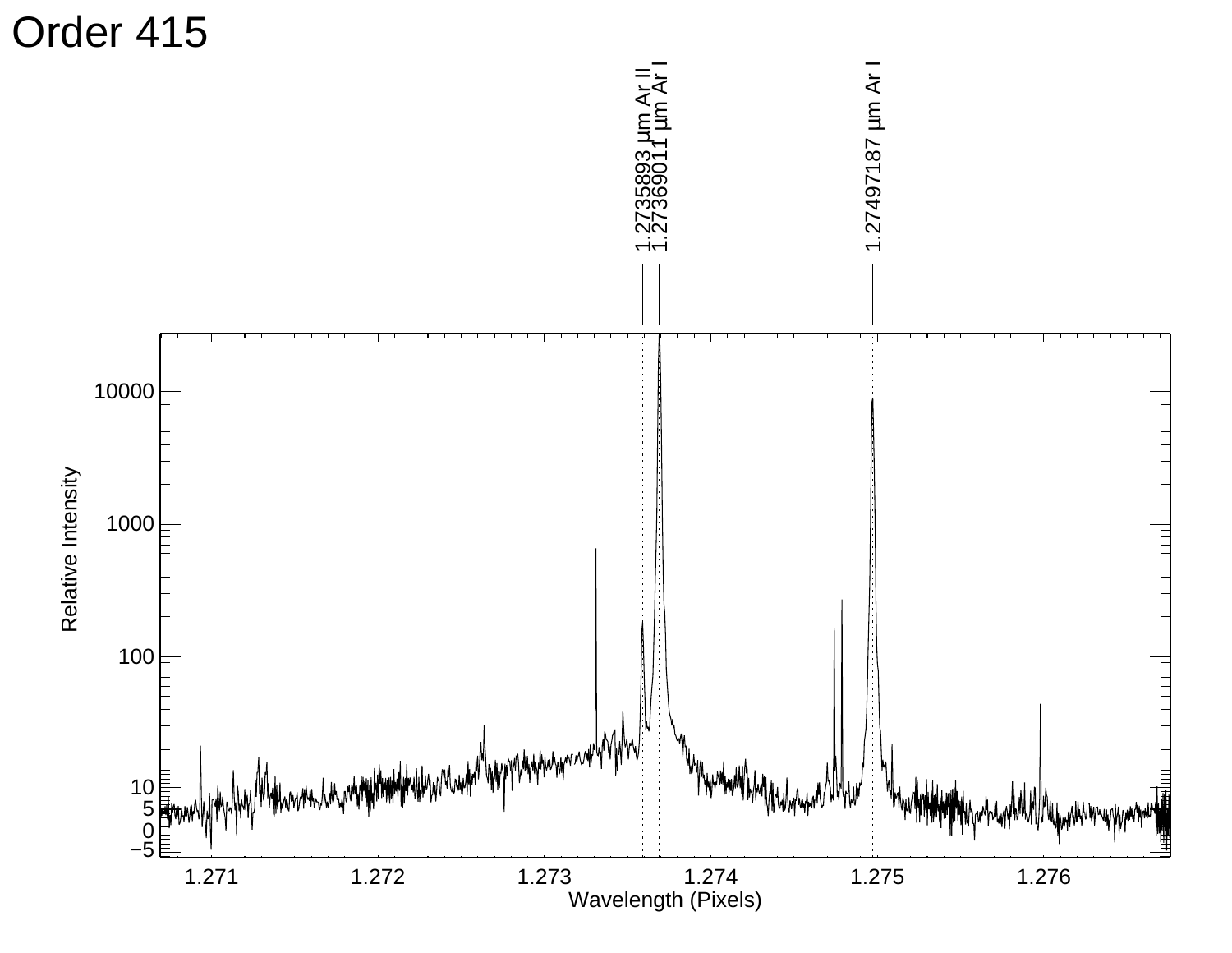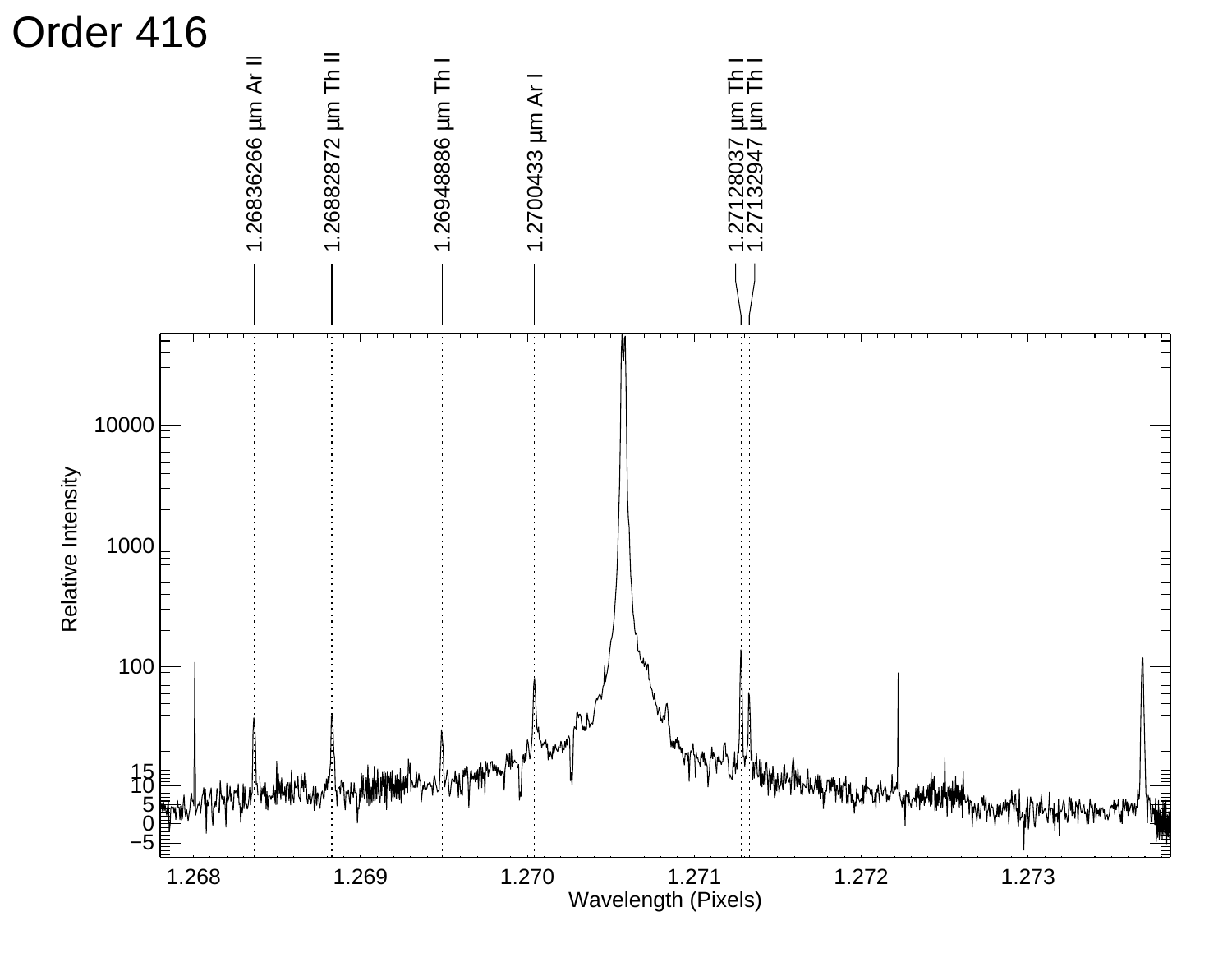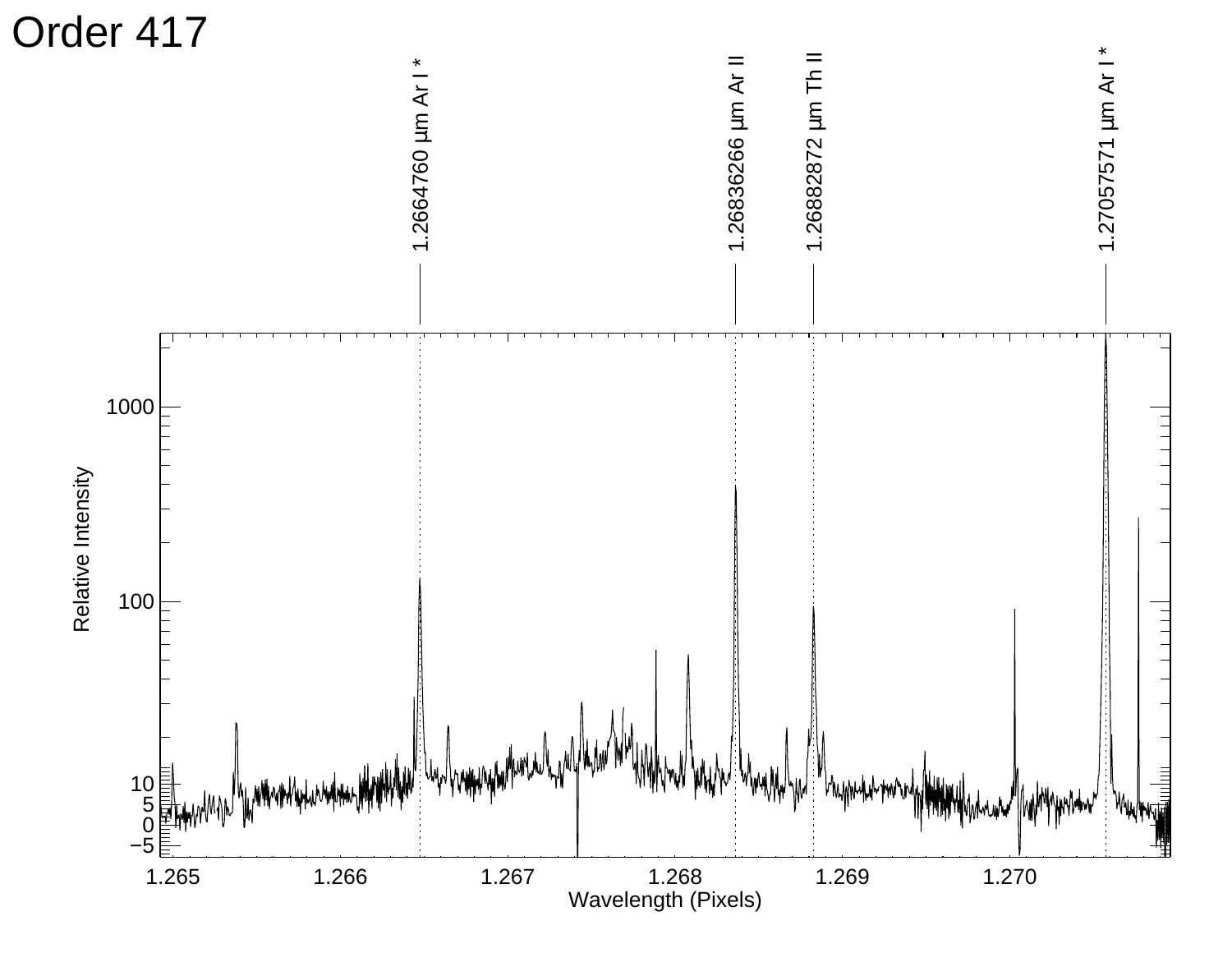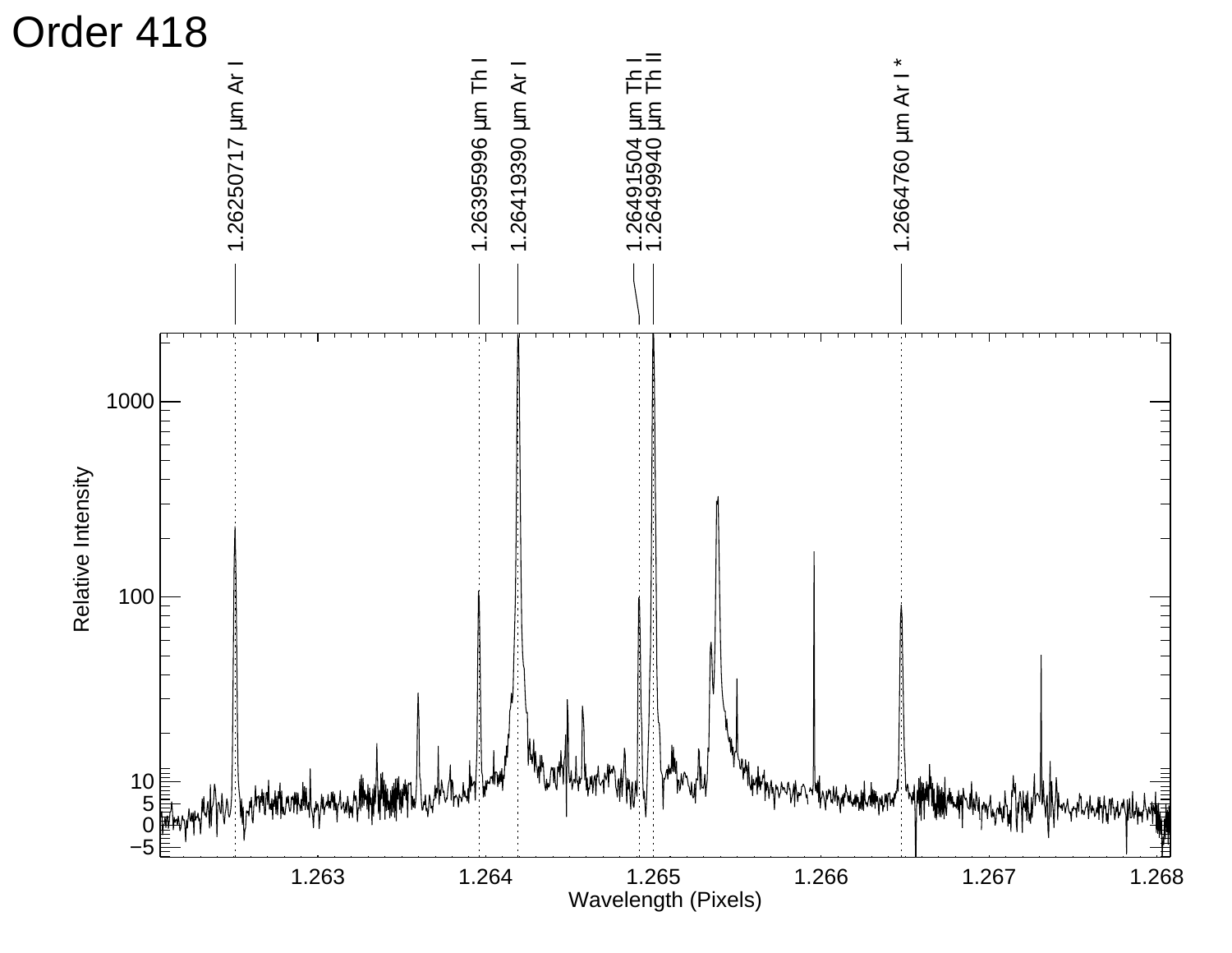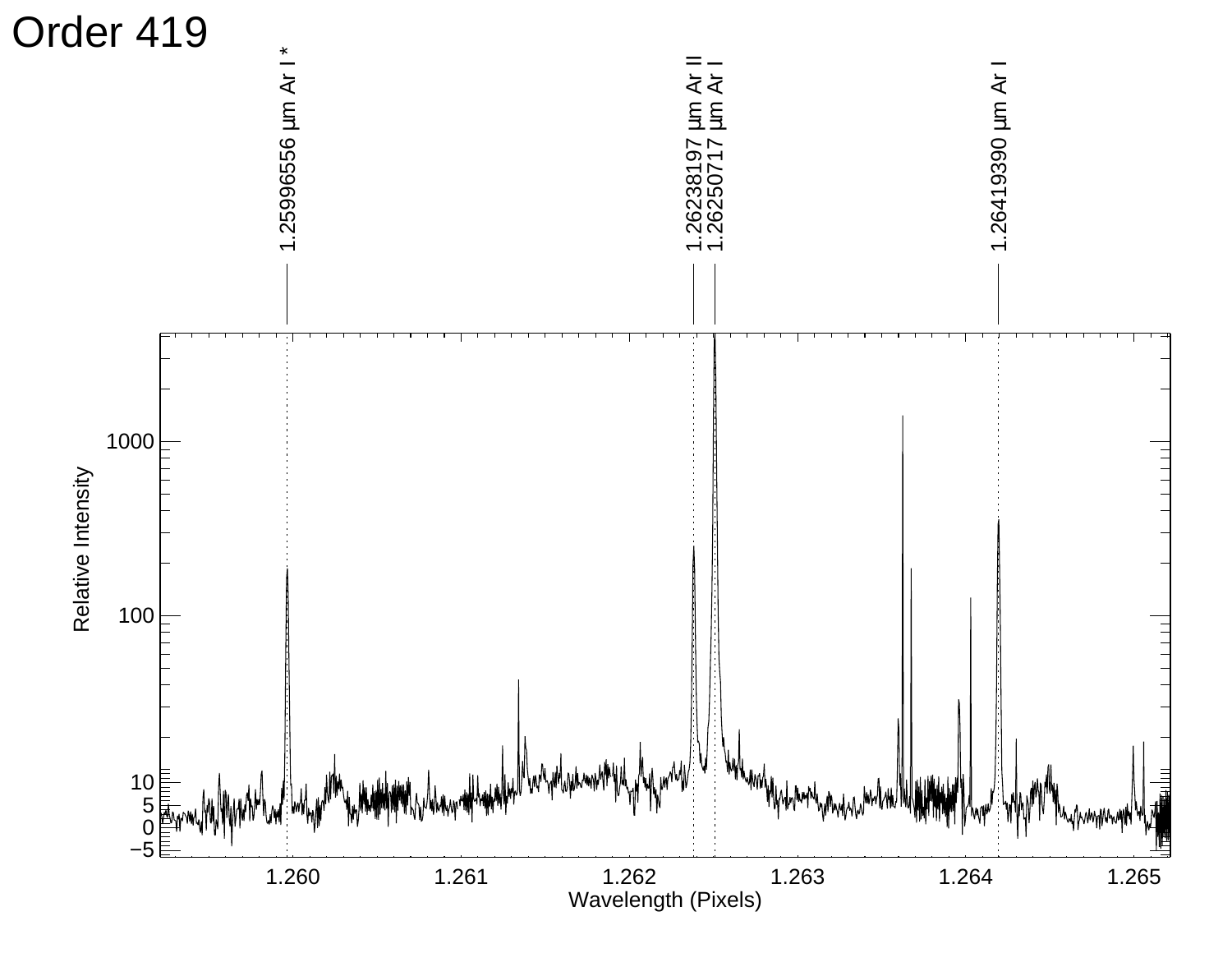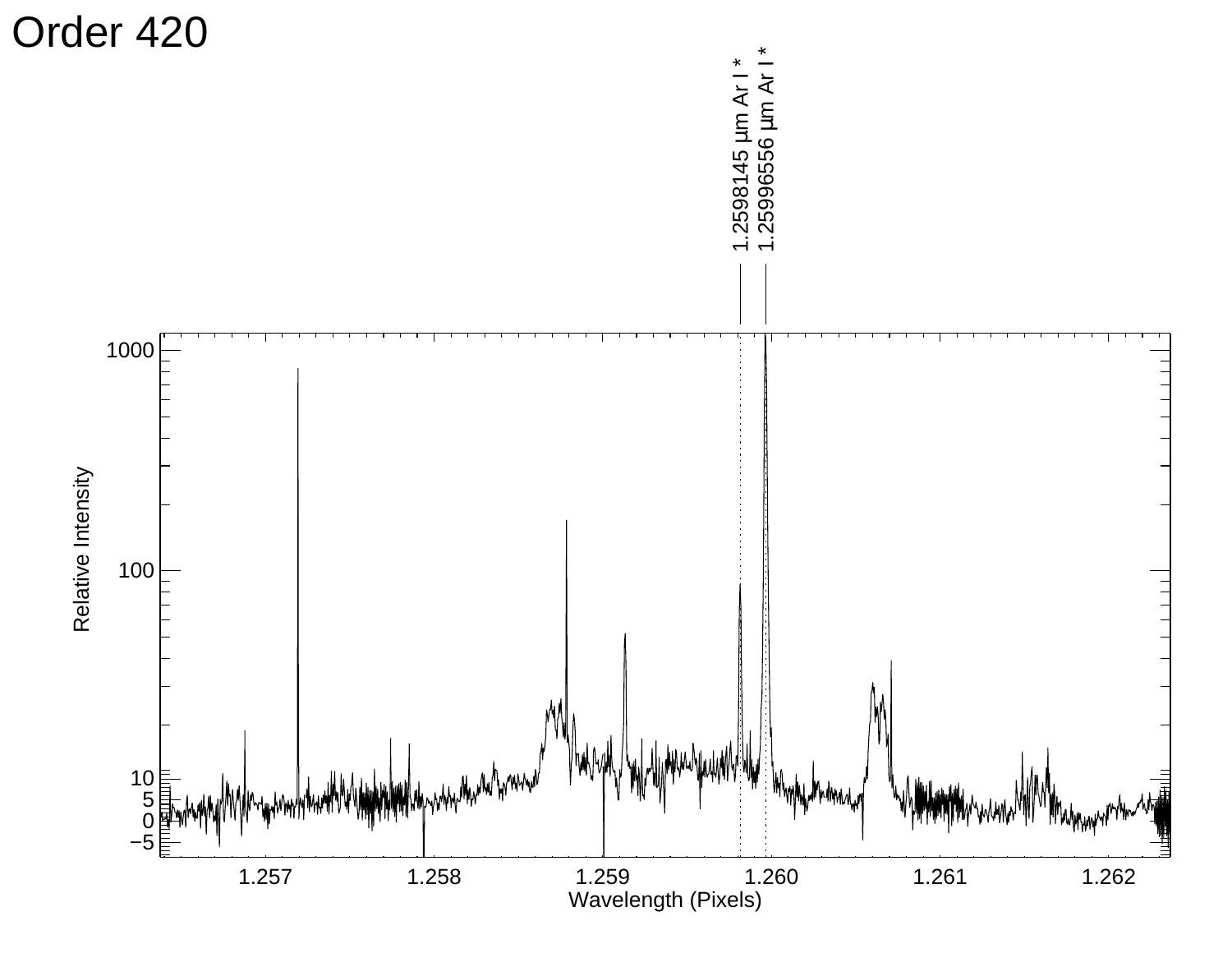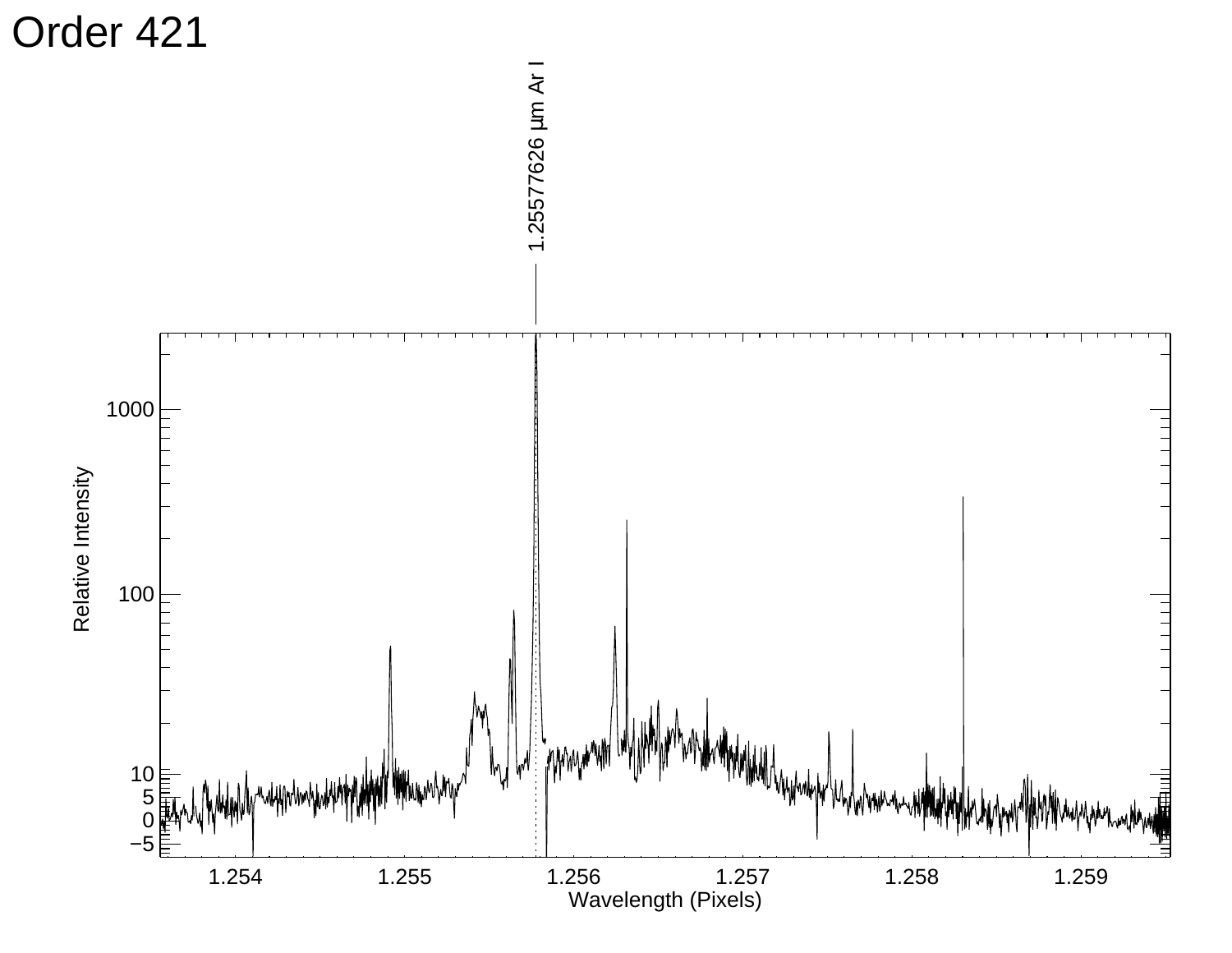Order 422

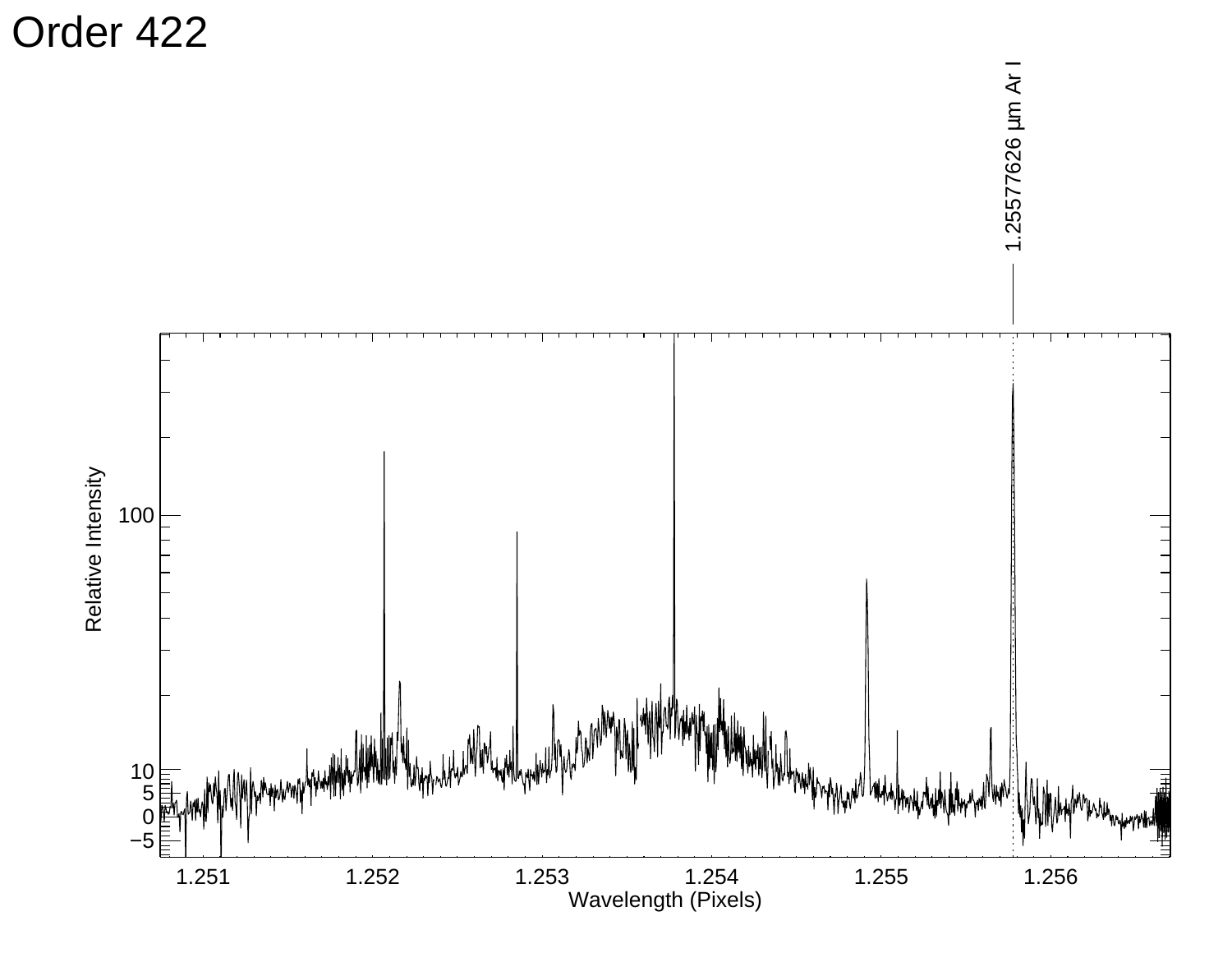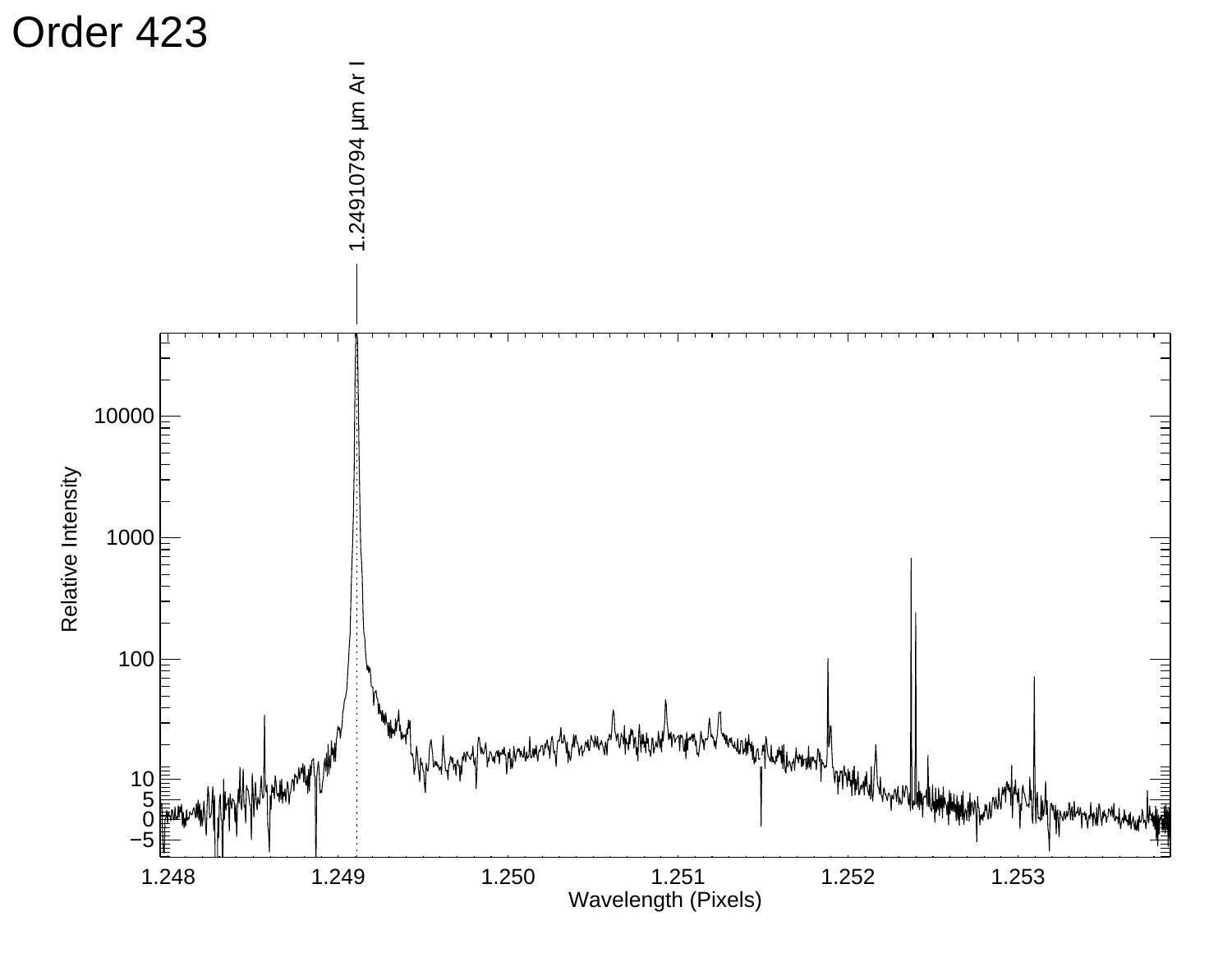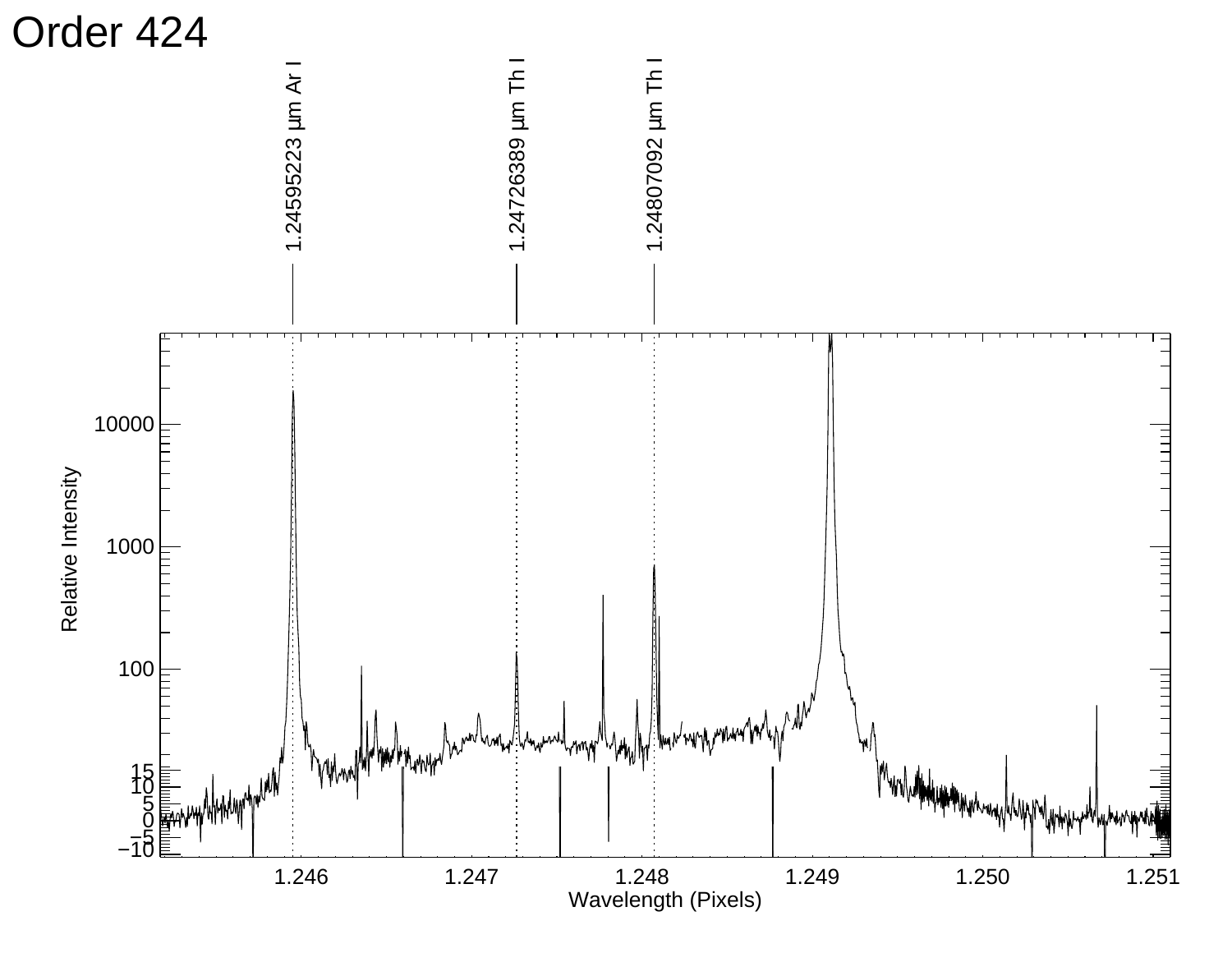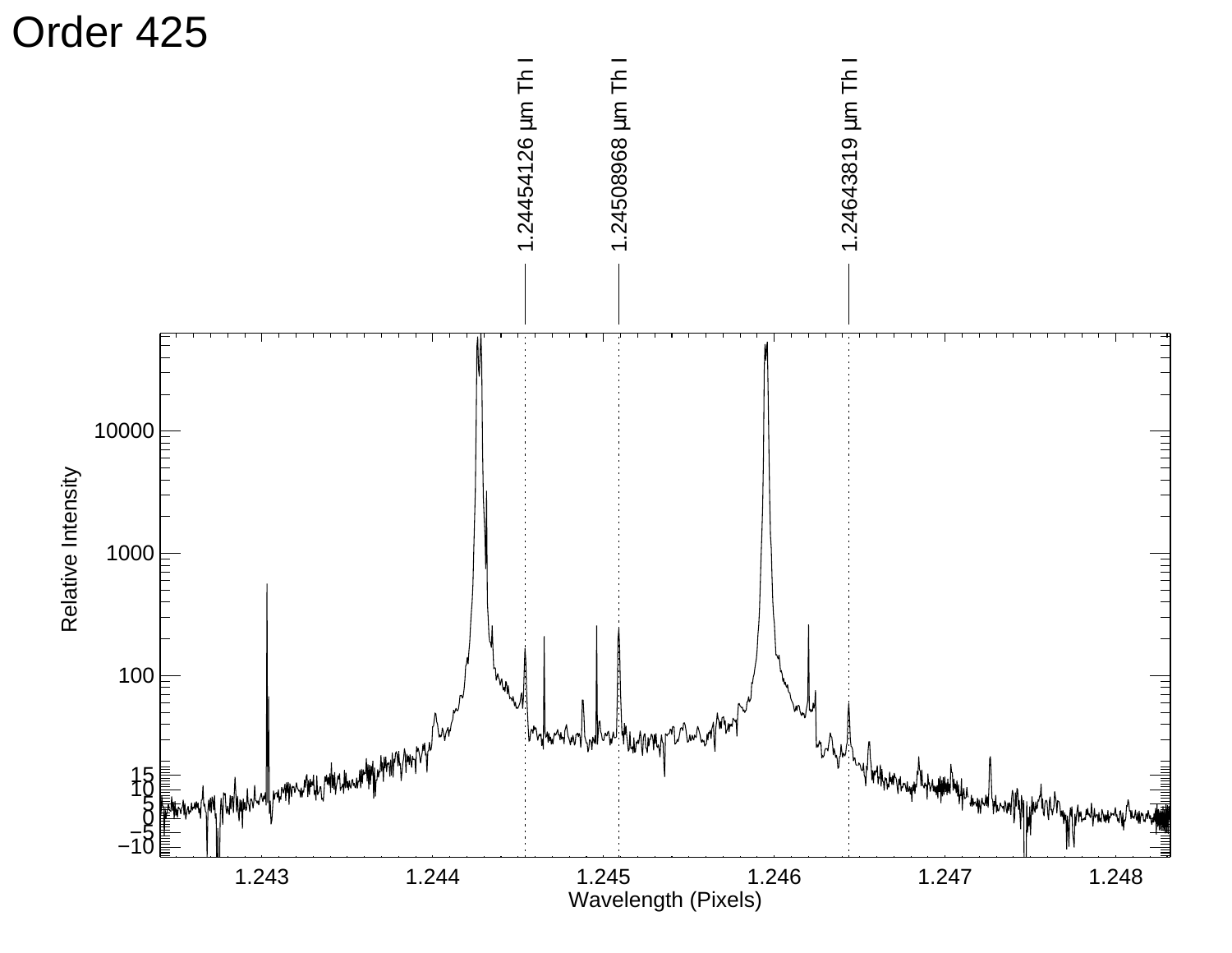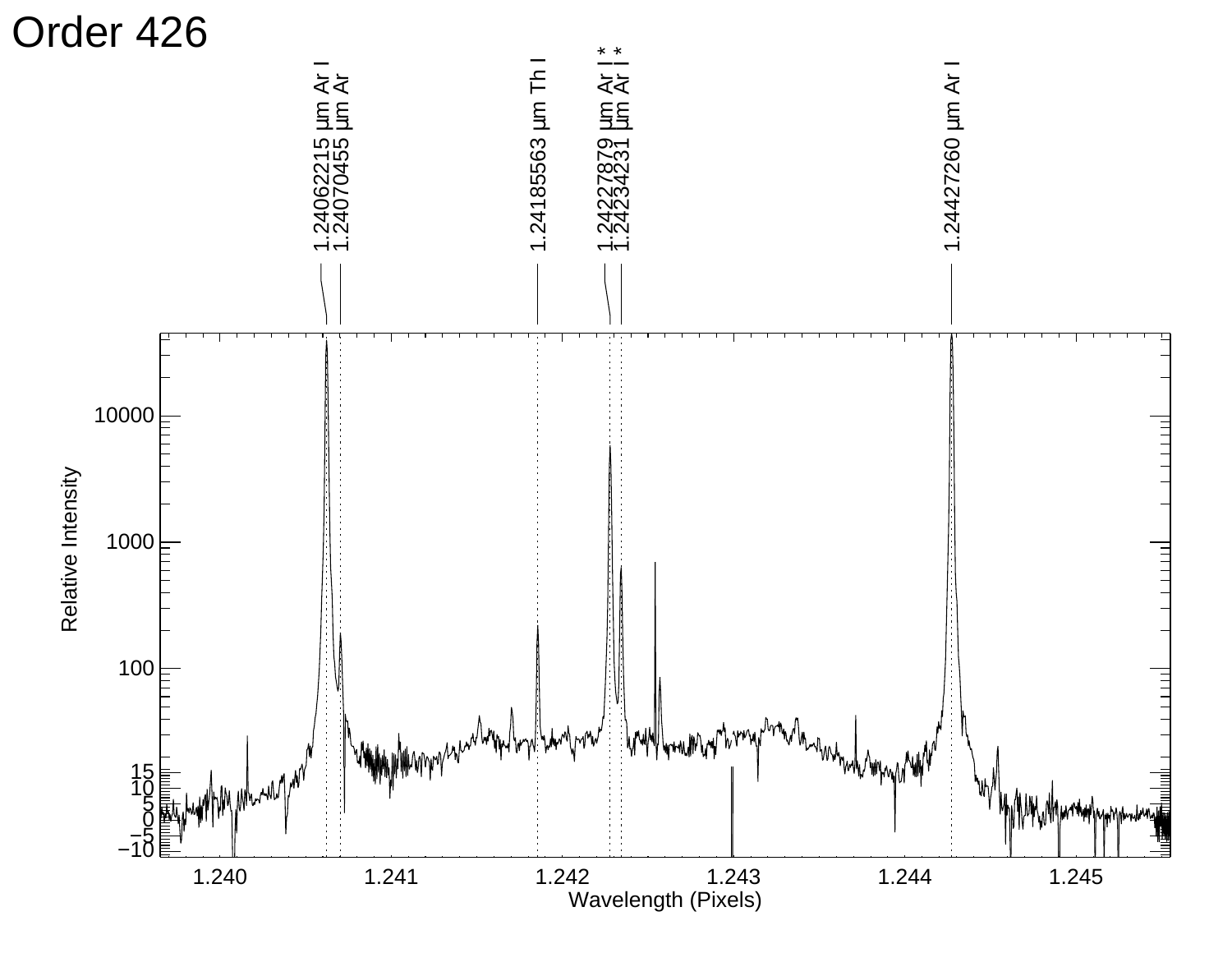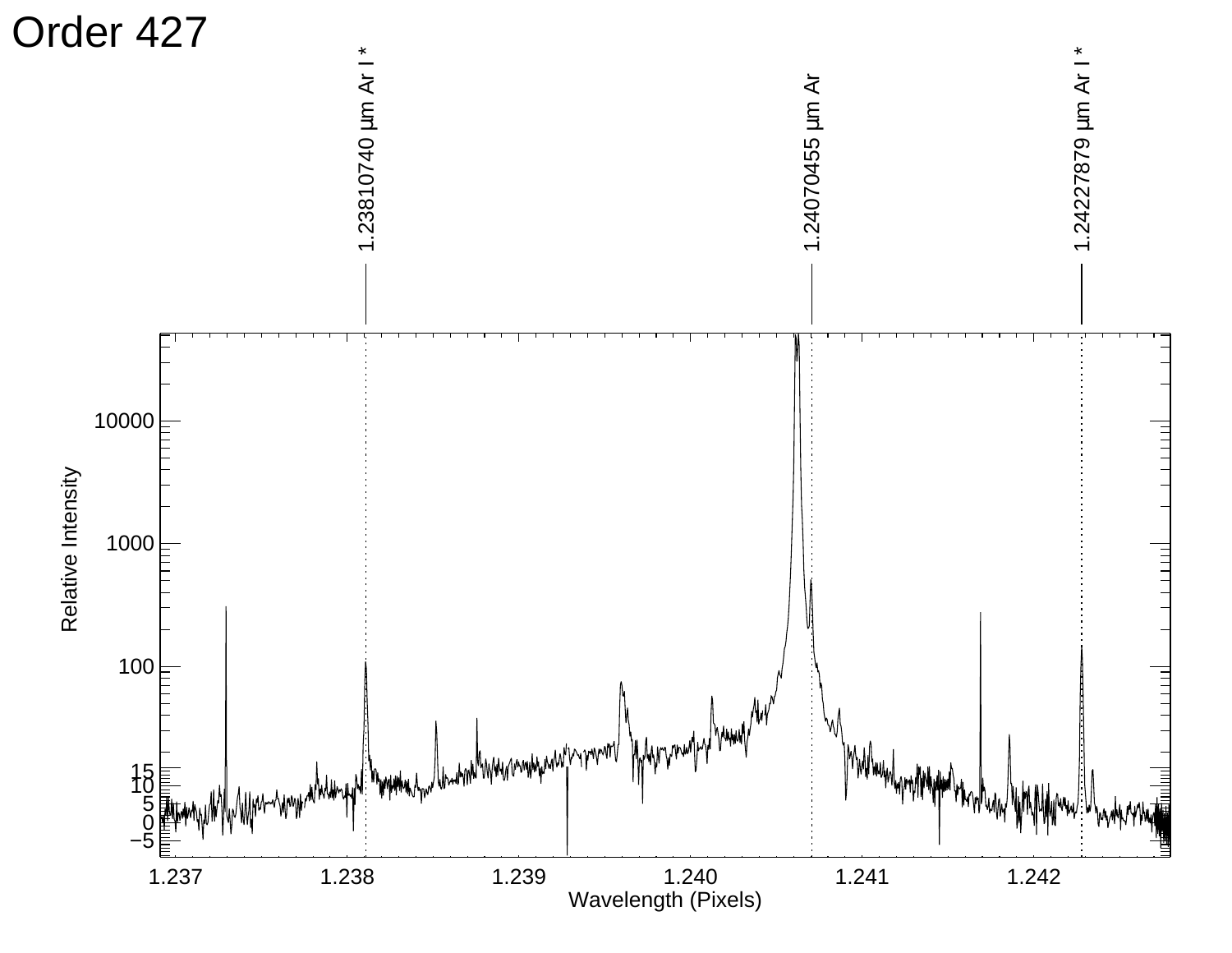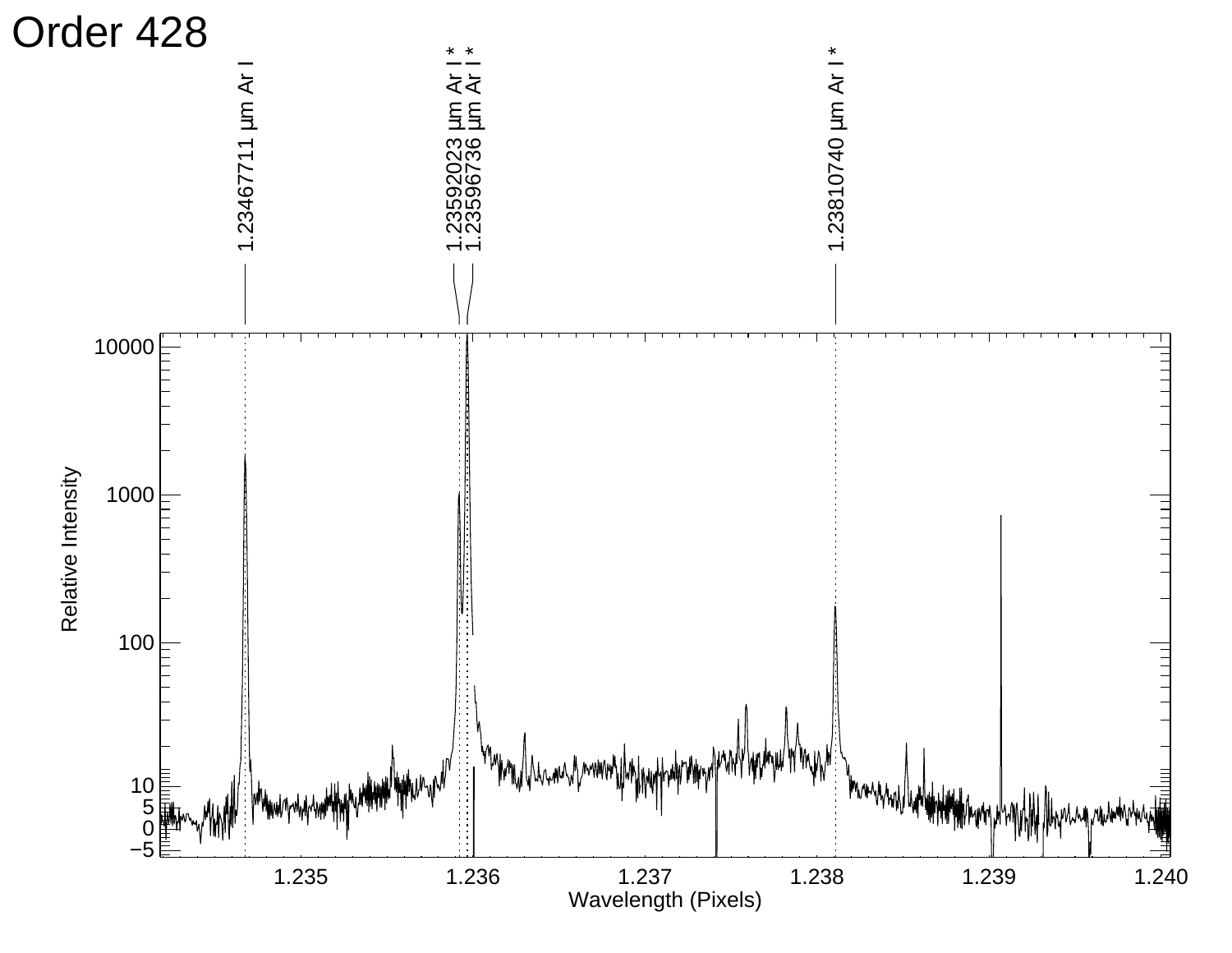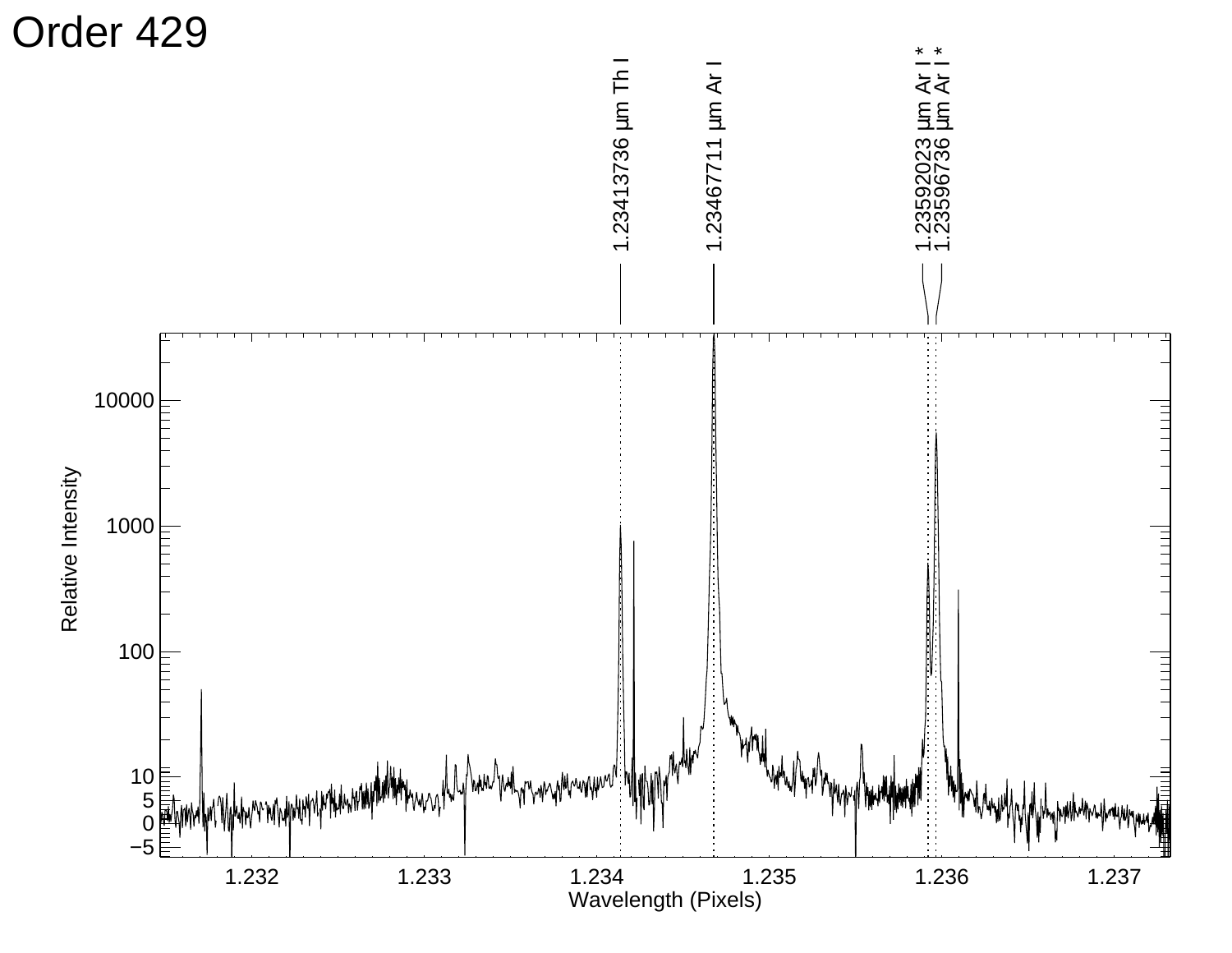Order 430

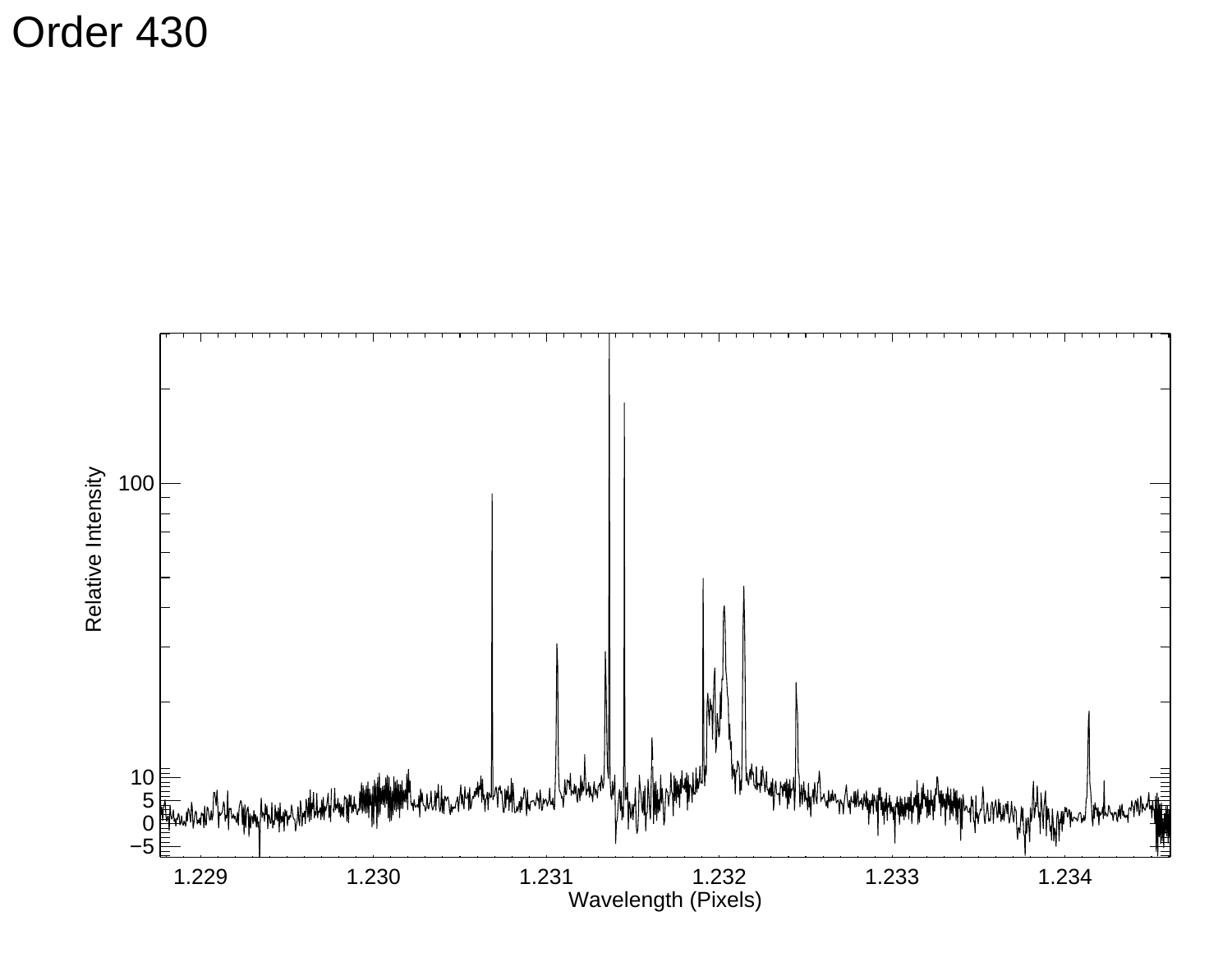Order 431

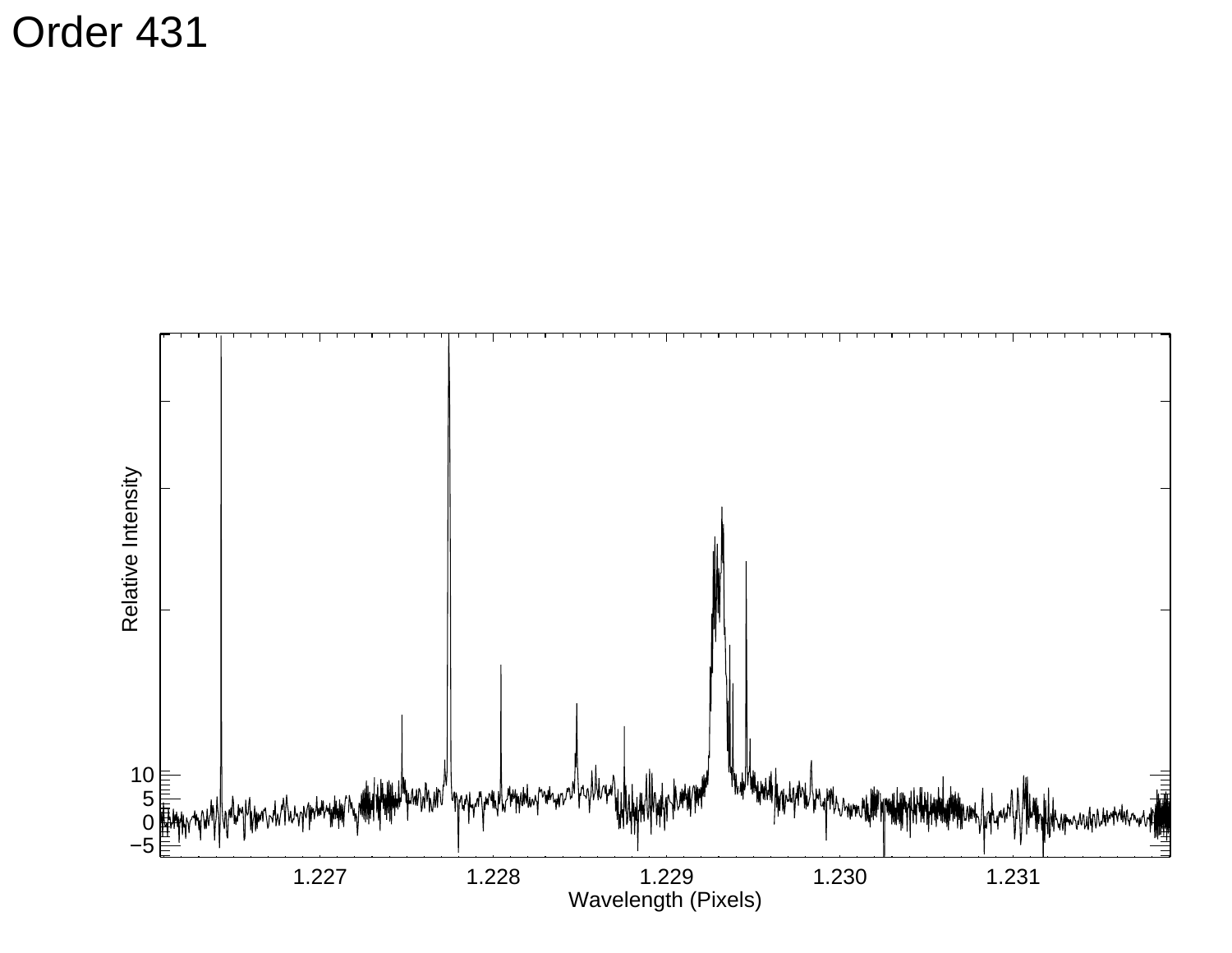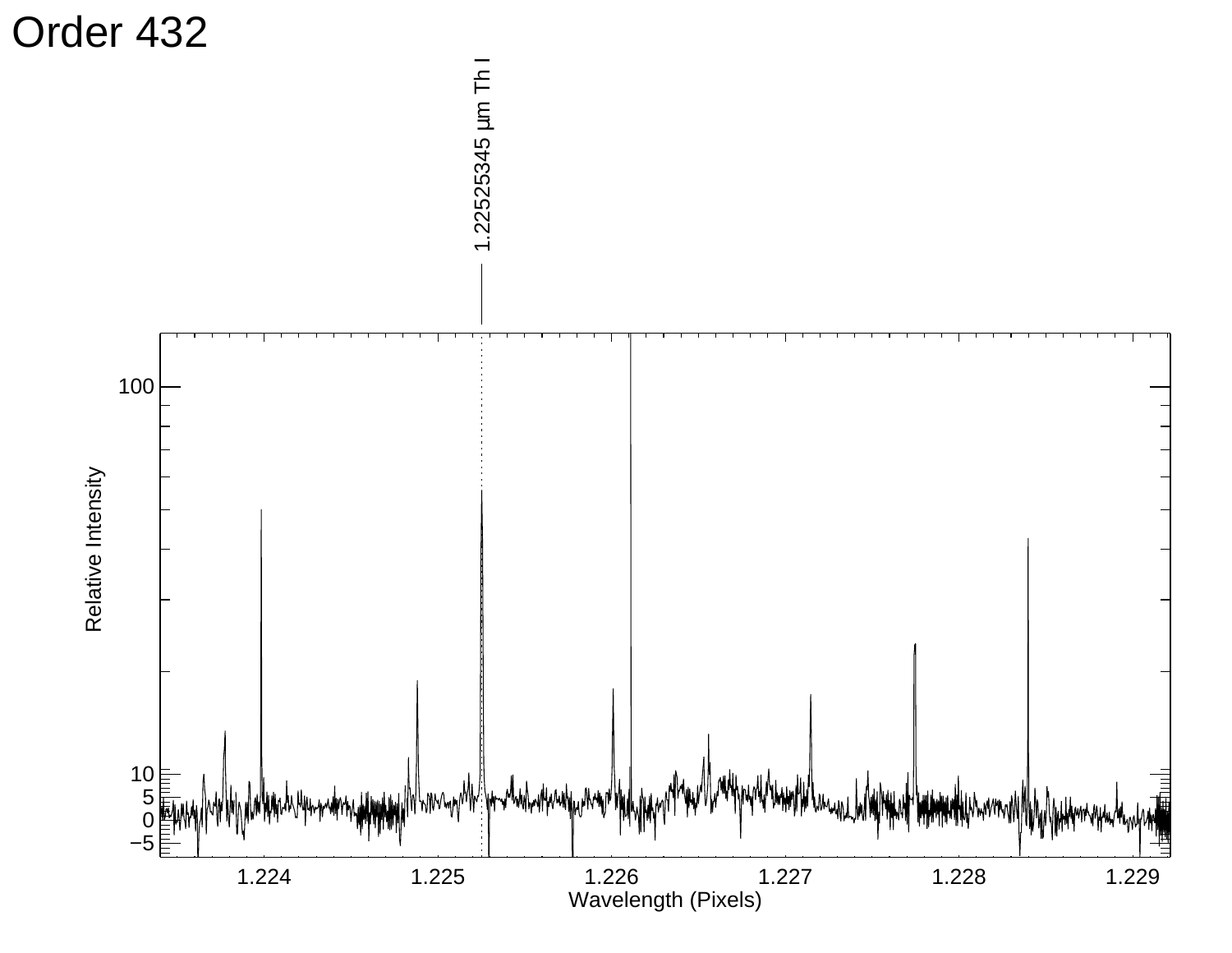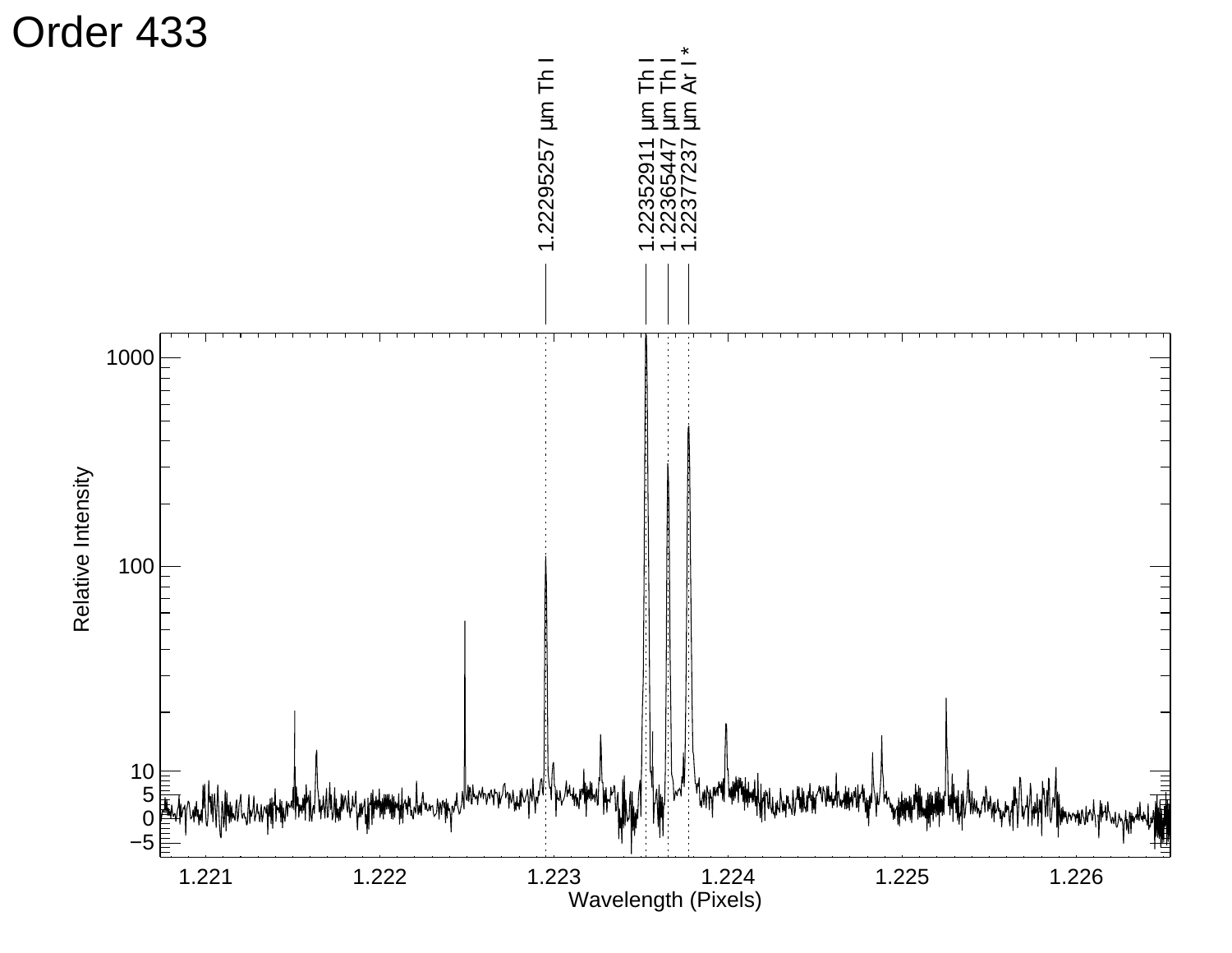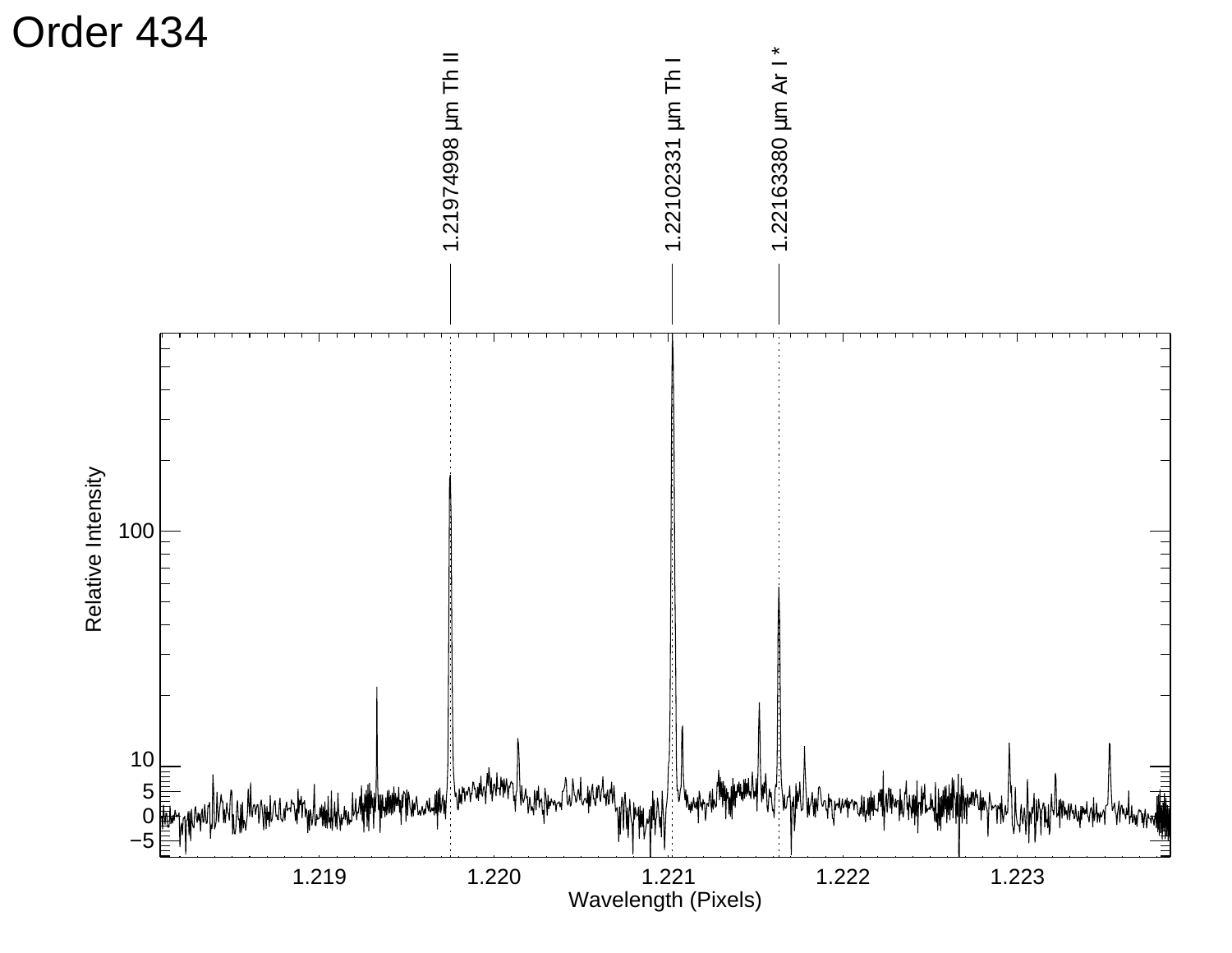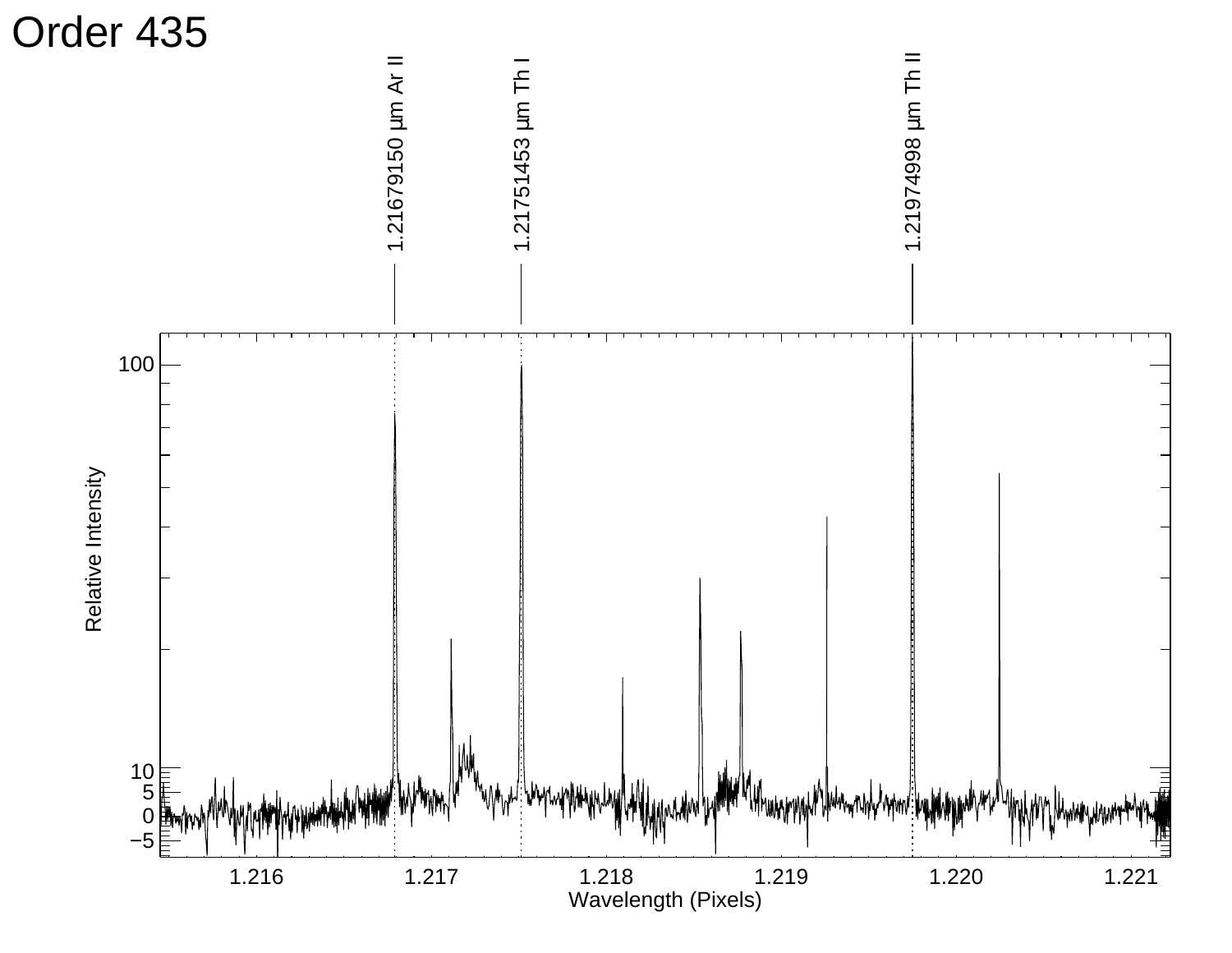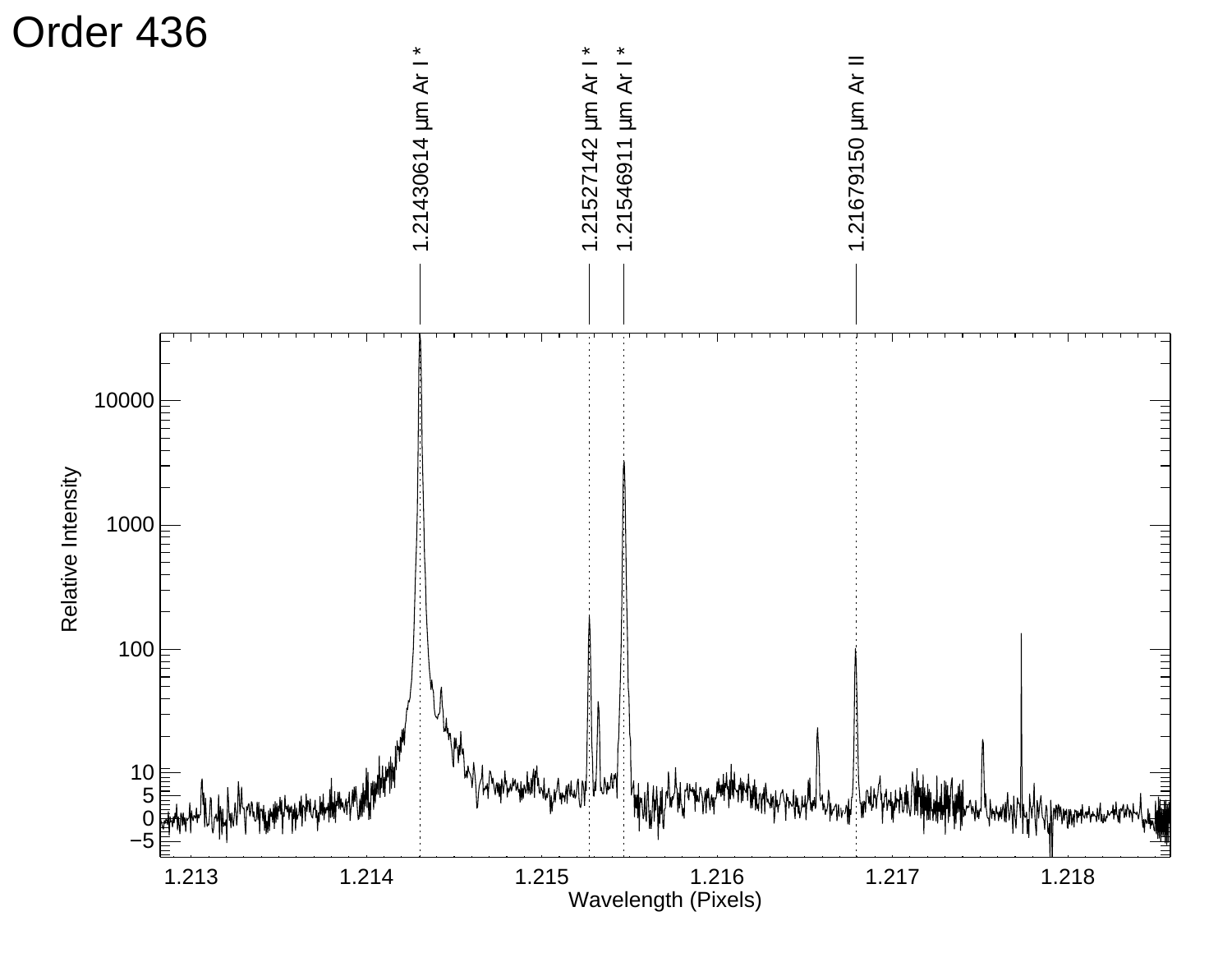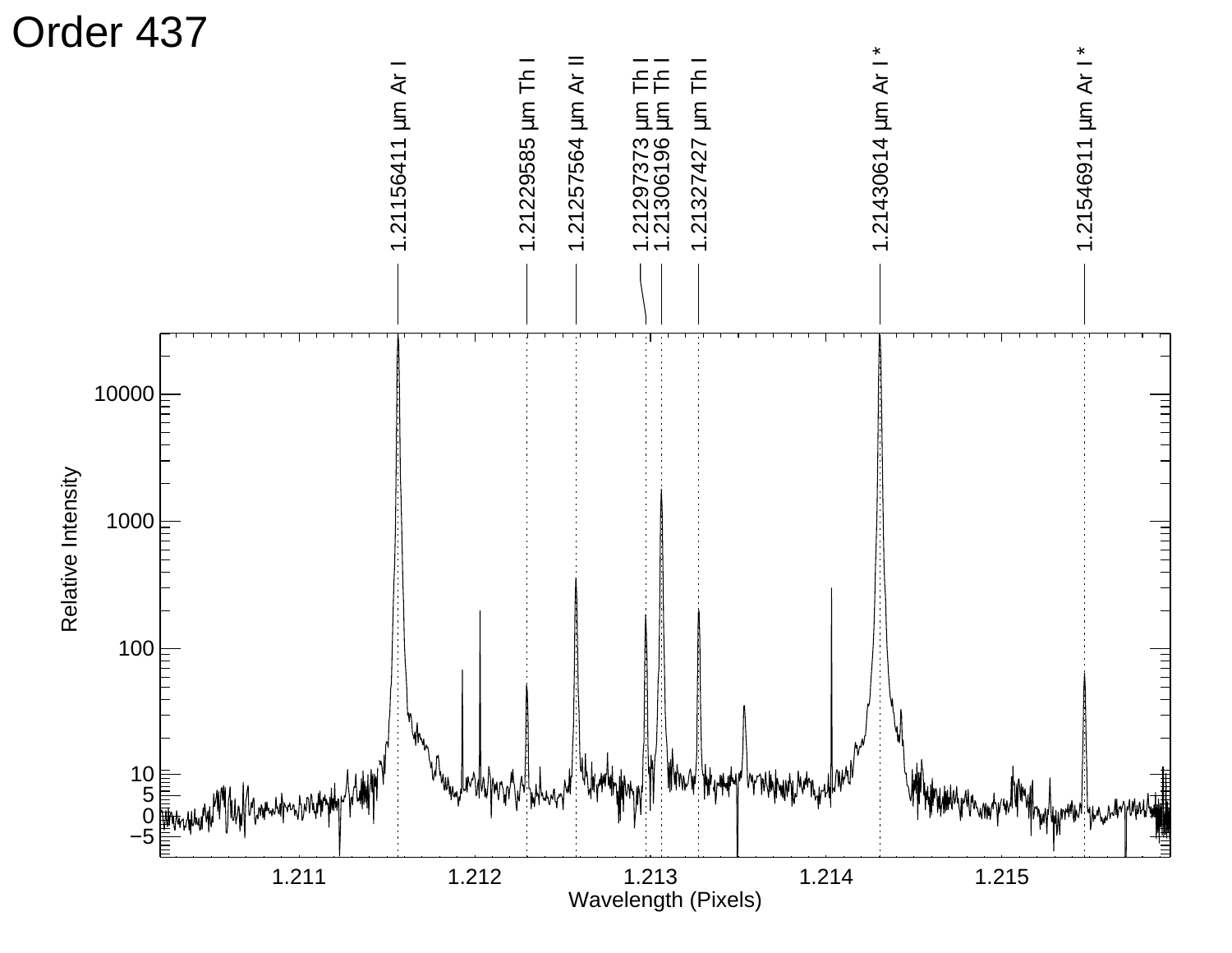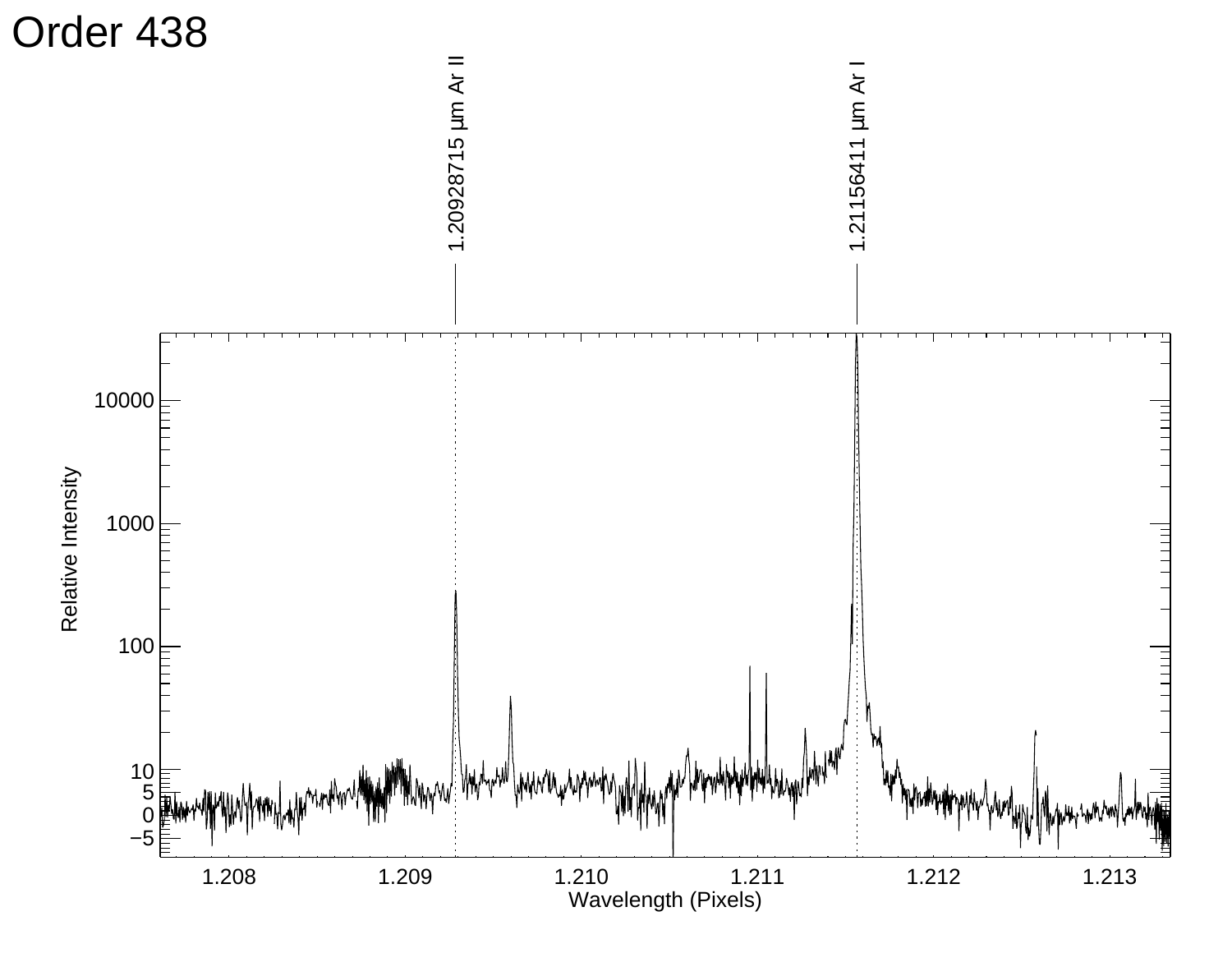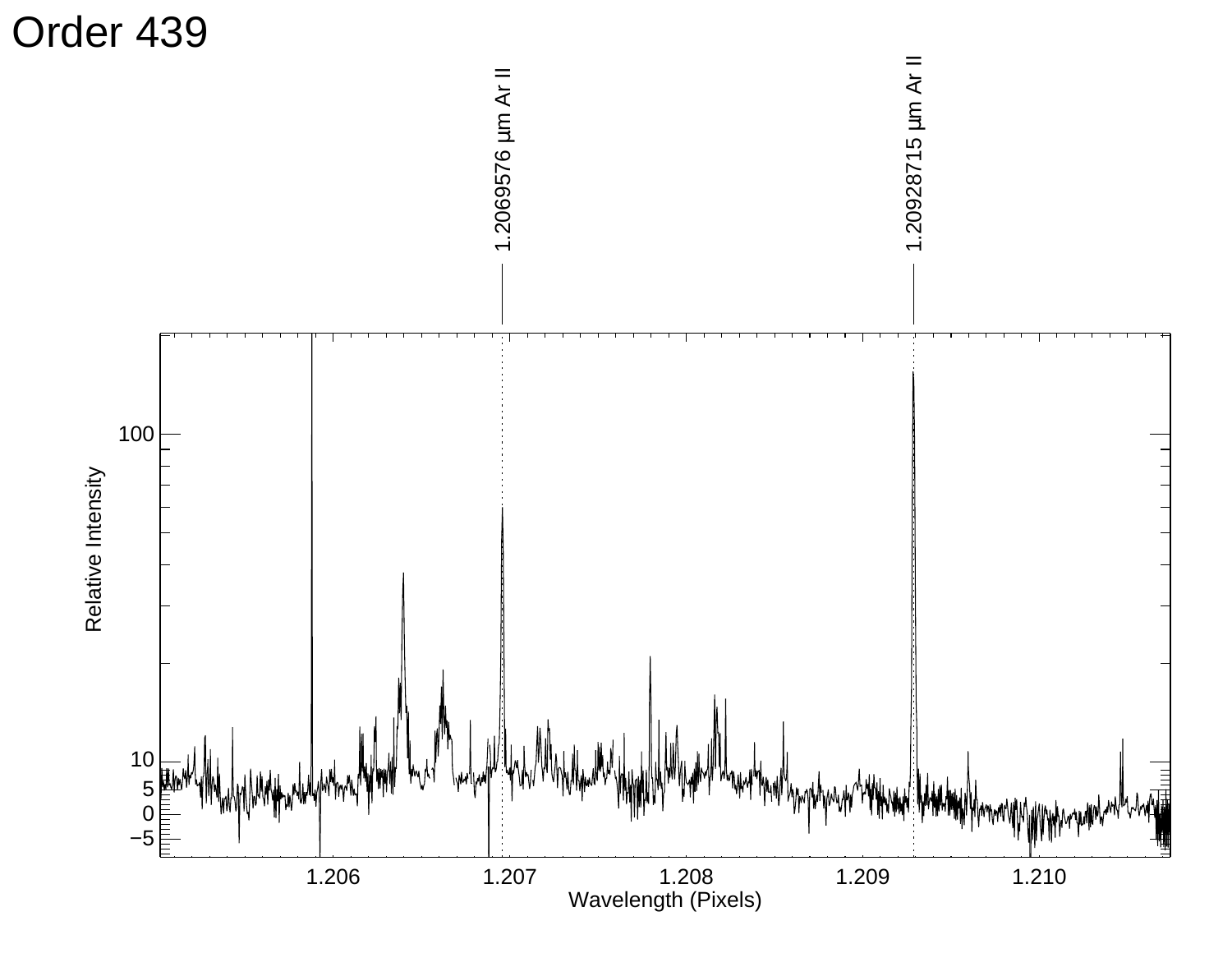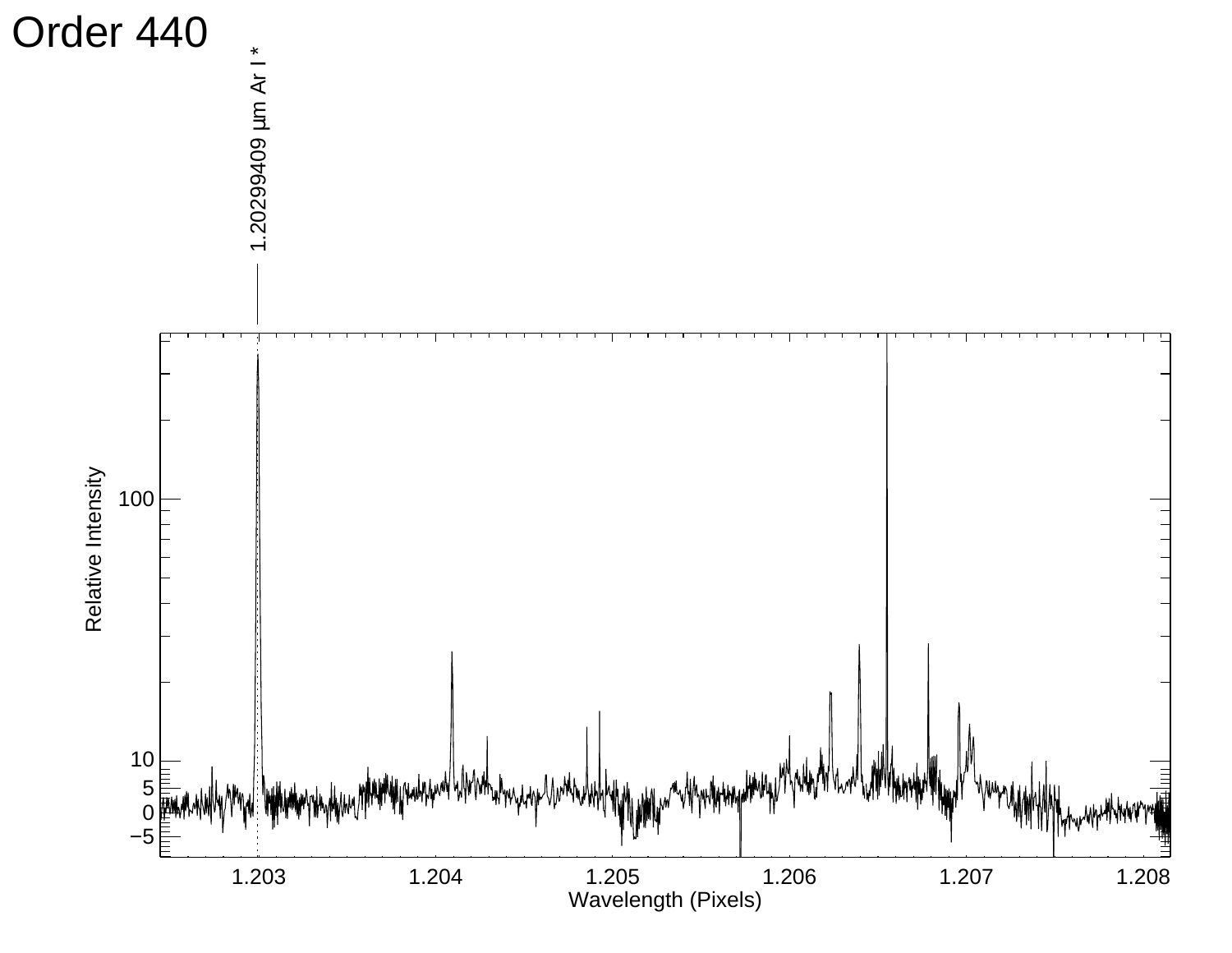